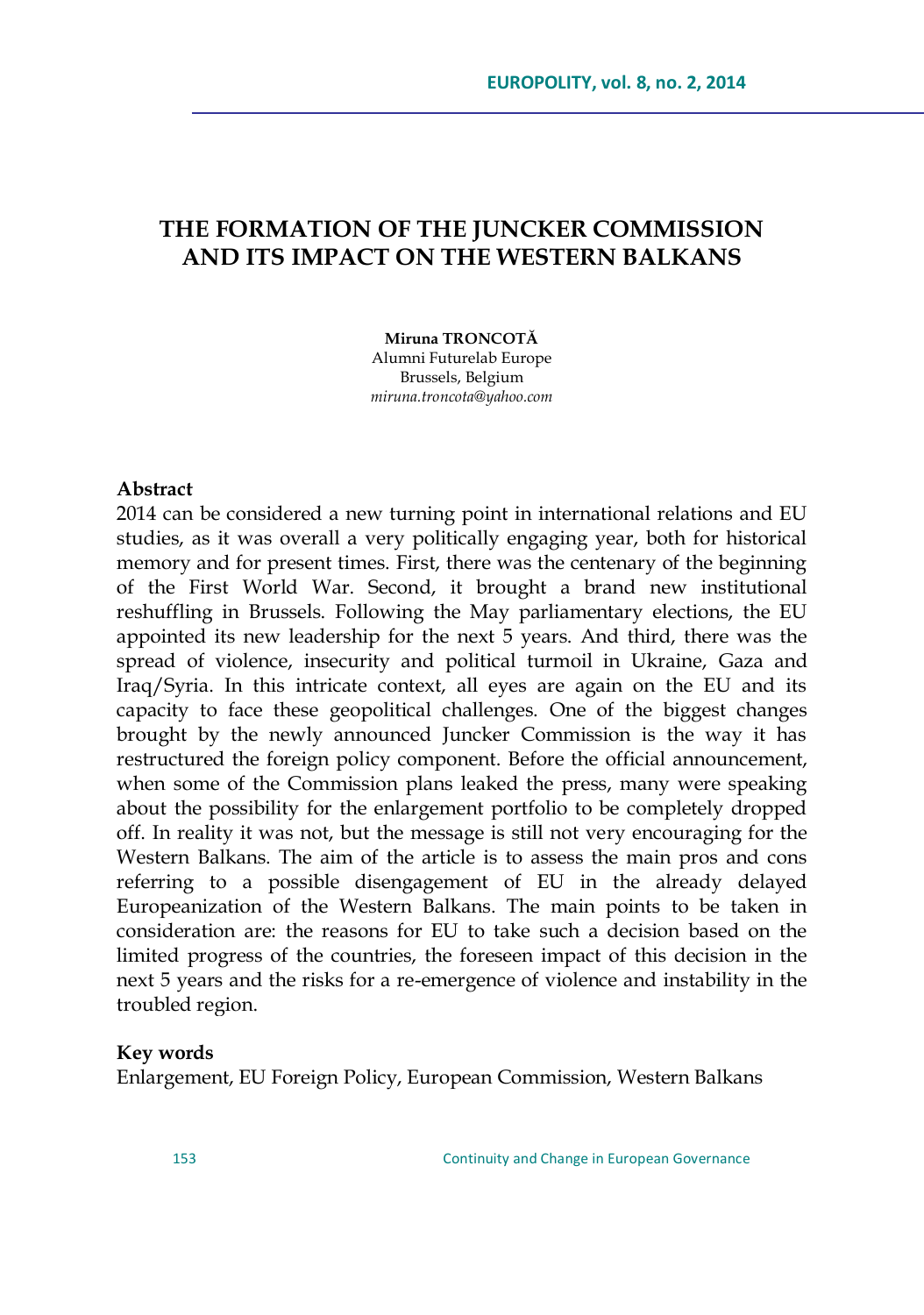#### **1. INTRODUCTION**

The year 2014 has brought numerous new challenges on EU agenda, starting from historic anniversaries to events that have reopened frozen conflicts. But, what is most importantly, 2014 has brought a resurrection of the Cold War type of geopolitics. This year marks 100th anniversary of the beginning of the First World War in Sarajevo, a quarter of a century since the end of the Cold War and a decade since the Big Bang enlargement of the EU. Those are not just festive moments, but they can also provide an opportunity to rethink contemporary European history and ways to deal with the traces of this violent past in present politics. The end of summer 2014has put EU again in the international spotlight, with its brand new institutional reshuffling in Brussels. Following the May parliamentary elections, the EU appointed its new leadership for the next 5 years. After the latest events of this summer - the spread of violence, insecurity and political turmoil in Ukraine, Gaza and Iraq/Syria - all eyes are now again on the EU and its capacity to face these geopolitical challenges. The present analysis aims at reflecting at several EU issues at stake in 2014, and especially at their impact over the European regional security, the re-enactment of the East *versus* West divide, assessing mainly the ability of the EU to adapt to its troubling neighbourhood in the context of the new presidents of the European Commission and of the European Council. The article shall focus mainly on the Commission and its engagement with the Western Balkans through the new provisions of the enlargement policy. The starting point of the analysis is the fact that one of the biggest changes brought by the newly announced Juncker Commission is the way it has restructured the foreign policy component. Before the official announcement, when some of the Commission plans leaked the press, many were speaking about the possibility for the enlargement portfolio to be completely dropped off. In reality it was not, but the message is still not very encouraging for the Western Balkans. As such, the aim of the article is to assess the main pros and cons referring to a possible disengagement of EU in the already delayed Europeanization of the Western Balkans. The first part will contextualize the evolution of EU's engagement with the region through the Stabilization and Association Process, and the second part will focus on the main arguments for a possible future evolution of this process in the Balkans taking into consideration the new Commission structure and its changed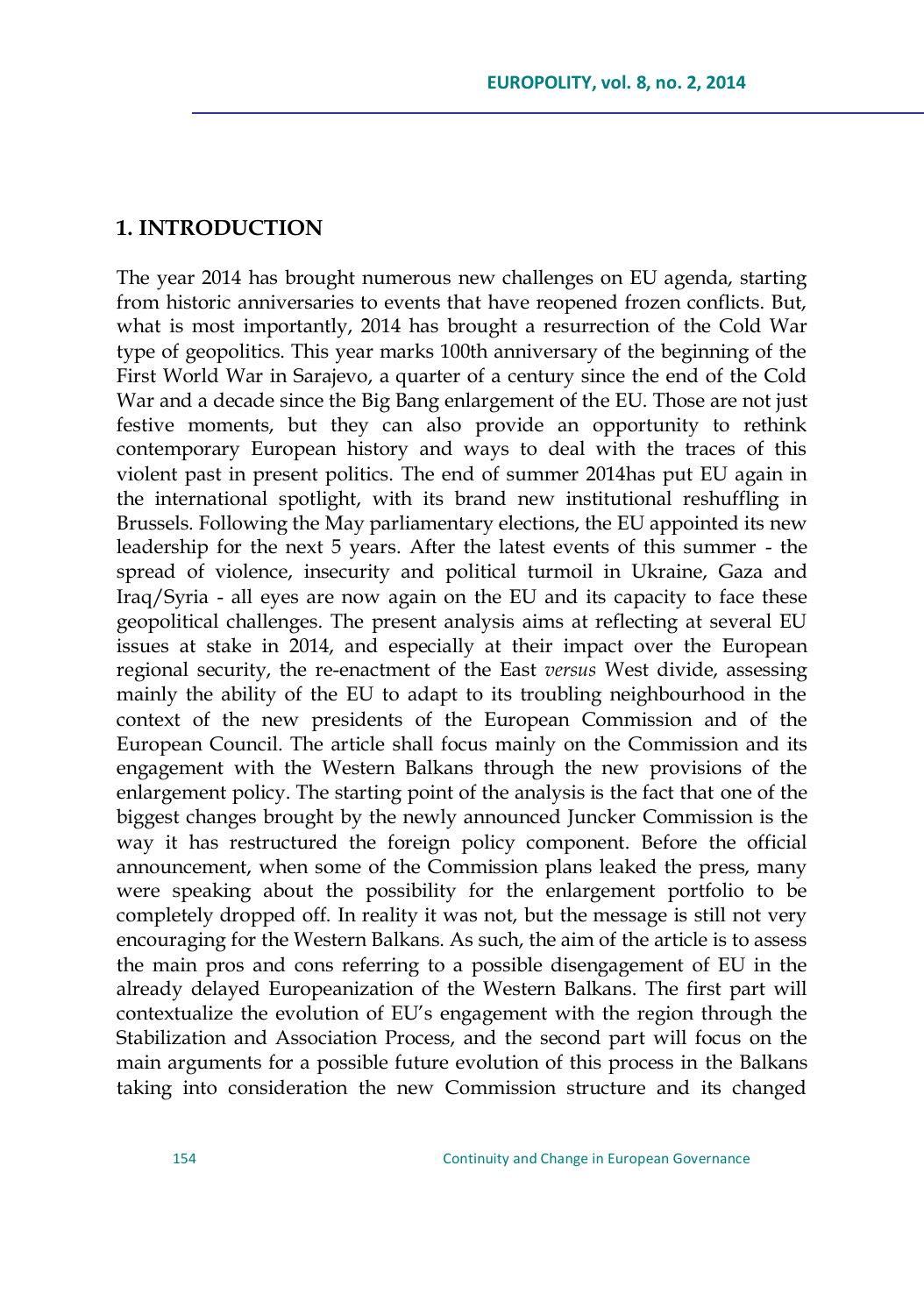focus. The concluding part will assess the main points to be taken in consideration for the impact of this change for the Western Balkans: the reasons for EU to take such a decision based on the limited progress of the countries and the risks for a re-emergence of violence and instability in the troubled region.

## **2. A DECADE OF "MIXED FEELINGS"? THE EU ENLARGEMENT POLICY IN THE WESTERN BALKANS**

―The coherence and consistency of EU approaches to the global order will therefore continue to be limited by the very nature of the EU as a political entity *sui generis*.‖ (Maull 2005, 778)

The aim of this section is to contextualize and problematize EU's role in the Western Balkans (WB hereafter) $1$  in order to better understand the importance of the foreseen impact of Juncker's Commission on the WB's evolution for the next 5 years. As we have suggested in previous research (Bărbulescu and Troncotă, 2012), the enlargement policy is part of the overall process of Europeanization conducted by the EU in candidate and potential candidate countries. As such, enlargement must be regarded from the complex perspective of affecting *policy, politics and polity* altogether in the conceptual understanding of the Europeanization process (more in Radaelli, 2003). Moreover, the case of the WB region is even more challenging as it combines both enlargement negotiations, which is a field regulated along the last 20 years of accession processes in Central and Eastern Europe (CEE) with the EU foreign policy towards stabilizing the post-conflict countries after the dissolution of Yugoslavia, which is coordinated by the Council. The analysis starts with a description of the main features of the Stabilization and Association Process (SAP) and its accompanying incentives-based mechanisms for inducing change. The last section will address the way they were reflected

 $\overline{a}$ 

<sup>&</sup>lt;sup>1</sup> The concept of "Western Balkans", launched by the Austrian Presidency of the European Council in 2001, denominates the following countries that aim at EU membership - Albania, Bosnia and Herzegovina, Kosovo under the 1244 UNSC Resolution, the Former Yugoslav Republic of Macedonia, Serbia and Montenegro.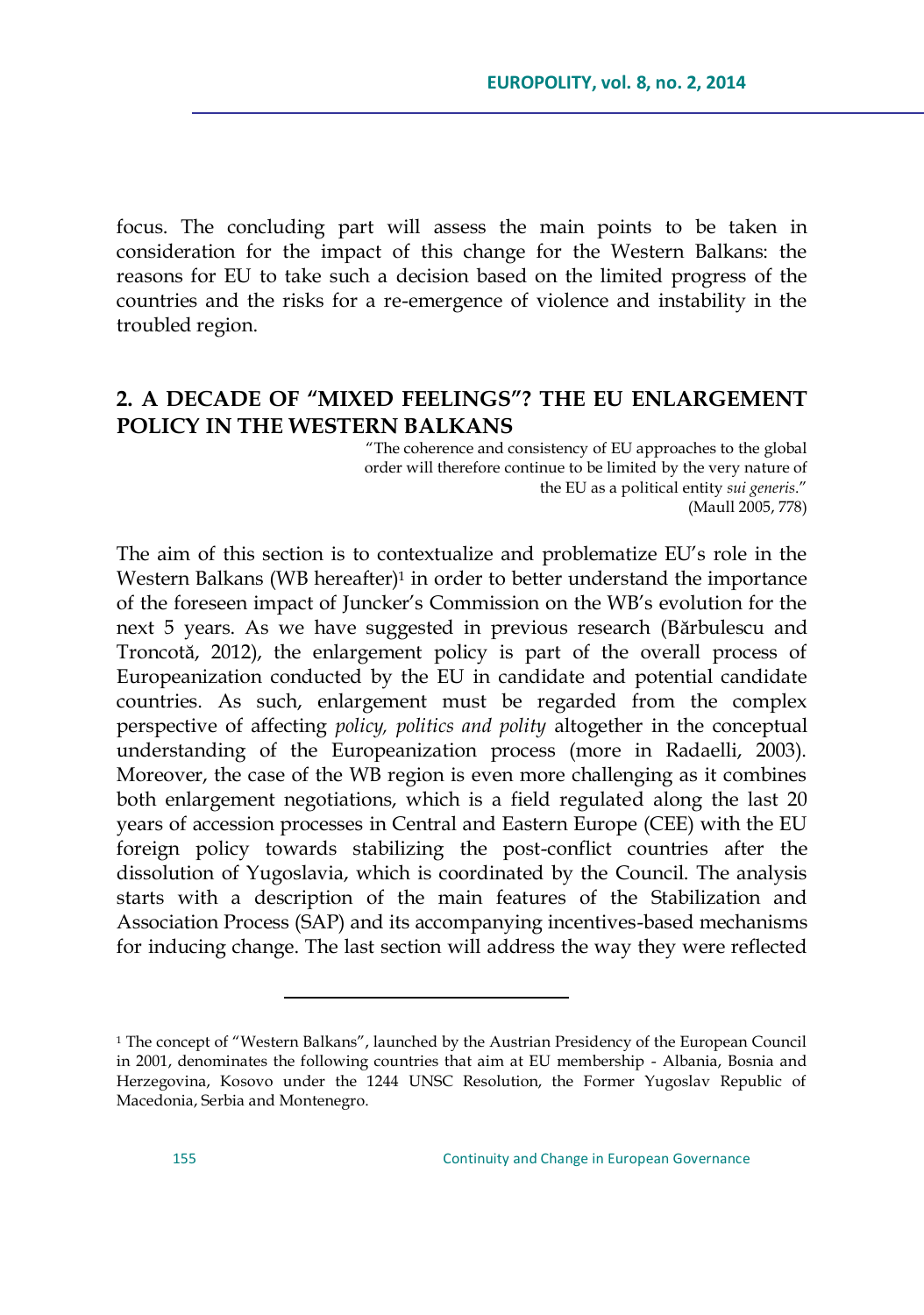in the scholarly debates on Europeanization in the particular case of the WB, in order to argue that EU had a fluctuant attitude to this region from the beginning, and the present redefined policy as shown by the changes made by Juncker continues this pattern of discontinuity and ambivalence. Altogether, this introductory part of the analysis aims to argue that the last decade has shown paradoxical results (more EU engagement, less results) and it provoked a series of false expectations and "mixed feelings" to all the actors involved in the process.

Besides Croatia, which is already an EU member since July 2013, which is often given as "the success story" of the region, the countries of the WB are at various stages on their individual paths towards EU integration. EU did not yet set specific target dates for their EU membership. The WB is divided into 2 main groups of countries – the more advanced which have gained that candidate status, and the least developed which have only a potential candidate status. In 2014 there are 4 WB candidate countries:

- The Former Yugoslav Republic of Macedonia (FYROM), who became a candidate country in December 2005, but has not yet entered into accession negotiations. The pending name issue with Greece is still of substantial importance in this case. In 2012 EC launched High Level Dialogue on Accession with Skopje. It is in a difficult position as it was the first country to apply for membership and it is still stuck in this process because of political issues raised by Greece as an EU Member state, even though Macedonia has fulfilled all the conditions and the Commission has recommended the Council to start negotiations with this country:
- Montenegro in 2006 Montenegro's Parliament declared independence from the State Union of Serbia and Montenegro. It applied for accession in 2008. The accession negotiations started on 29 June 2012. It is one of the most advanced countries in the negotiation process:
- Serbia applied for membership in 2009, later than other countries but with a very fast record of fulfilled conditionalities. In 2010 the SAA was ratified, and in March 2012 Serbia was granted EU candidate status. In 2014, as a result of the Brussels Agreement, Serbia officially started its negotiation process with the EU:
- Albania submitted its application for membership in 2008. In October 2012, the Commission recommended that Albania be granted EU candidate status, subject to completion of key measures in the areas of judicial and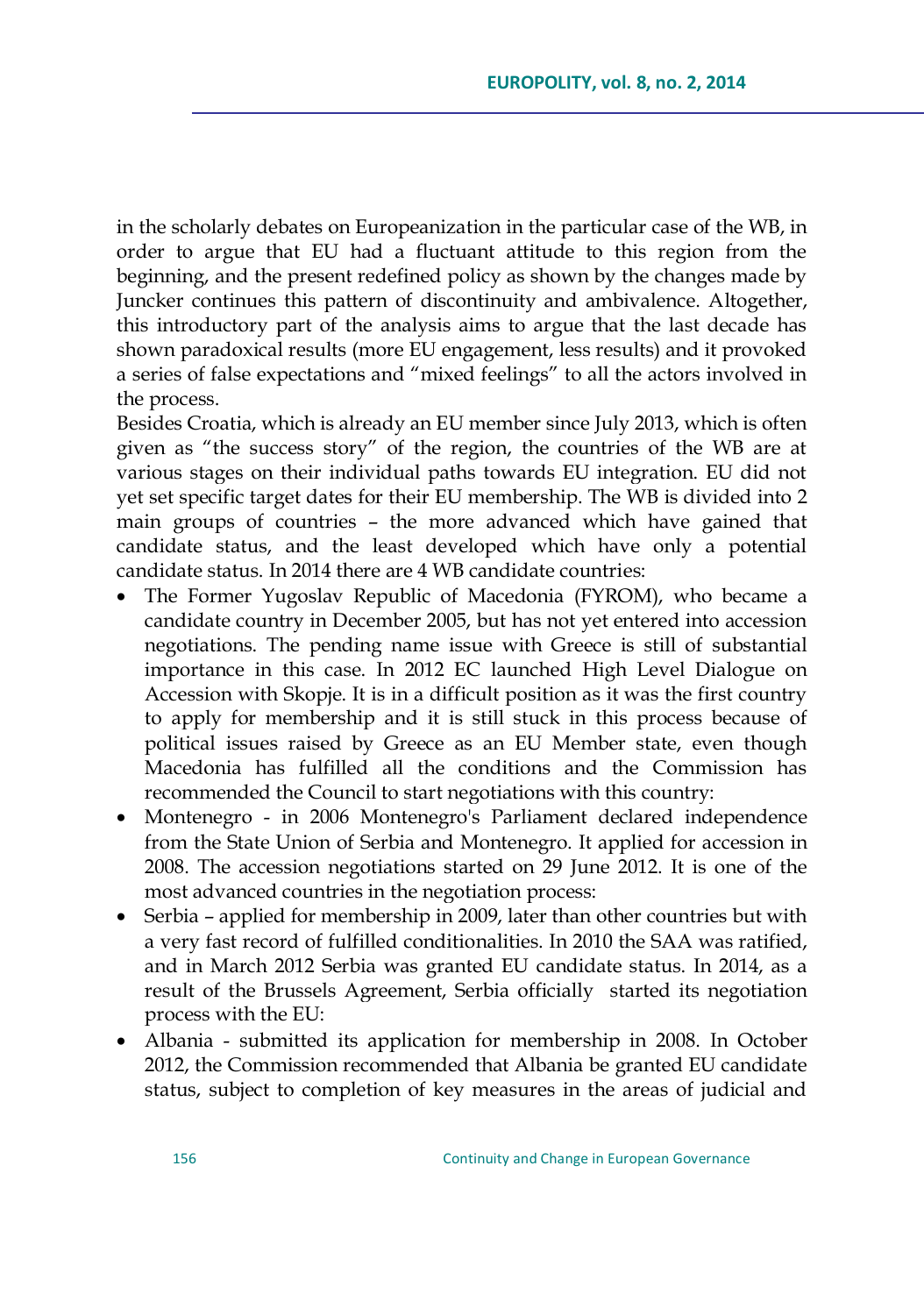public administration reform and revision of the parliamentary rules of procedures. Finally in 2014 it became a candidate country.

Additionally, there are 2 more potential candidate countries:

- Bosnia-Herzegovina -initiated the SAA negotiations in 2005, signed the SAA in 2008 but did not fully implement its provisions and has not yet submitted its application for accession. It is at the moment the country confronted with the most severe issues, that has stagnated in the process of norm transfer for the last 5 years.
- Kosovo1– after the unilateral declaration of independence, Kosovo started to consolidate its international recognition as an independent state and to implement EU conditionality. In the summer of 2008, the EU repeated its willingness to assist the economic and political development of Kosovo through a clear European perspective, even though there are 5 EU member states which refused to recognize the independence. In April 2013 after the Belgrade-Prishtina Agreement was signed, the High Representative of the European Union for Foreign Affairs and Security Policy/Vice President of the Commission, Catherine Ashton made the recommendations for EU to open negotiations for EU membership with Serbia and to open negotiations for an SAA with Kosovo. The process was initiated in June 2014.

In the Balkans, the "dark '90s" were followed by the "enthusiast 2000" period, when all actors envisaged a peaceful resolution of conflict in the area, using the EU as a "panacea" for all the unsettled issues that affected these unfinished states. In the aftermath of the violent conflicts that took place in the Balkans between 1991 until late 2001, European leaders acknowledged that the troubled region of the WB required a special approach from the EU. In short, I divided this period in three main time slots, each characterized by a certain tendency from EU to the WB:

• 1992-1999 - "From Ignorance to timid Engagement";

 $\overline{a}$ 

- 2000-2008 "From Active Engagement to Enlargement Fatigue";
- 2009 -2014 "Reactivated Engagement and Stagnation".

As such, the first stage of EU involvement in the Balkan affairs occurred right after the start of the violent breakup of Yugoslavia, soon after Bosnia, Croatia

<sup>&</sup>lt;sup>1</sup> Under the 1244 UN Security Council Resolution. The article will use the short form "Kosovo" without any reference to the issue of status.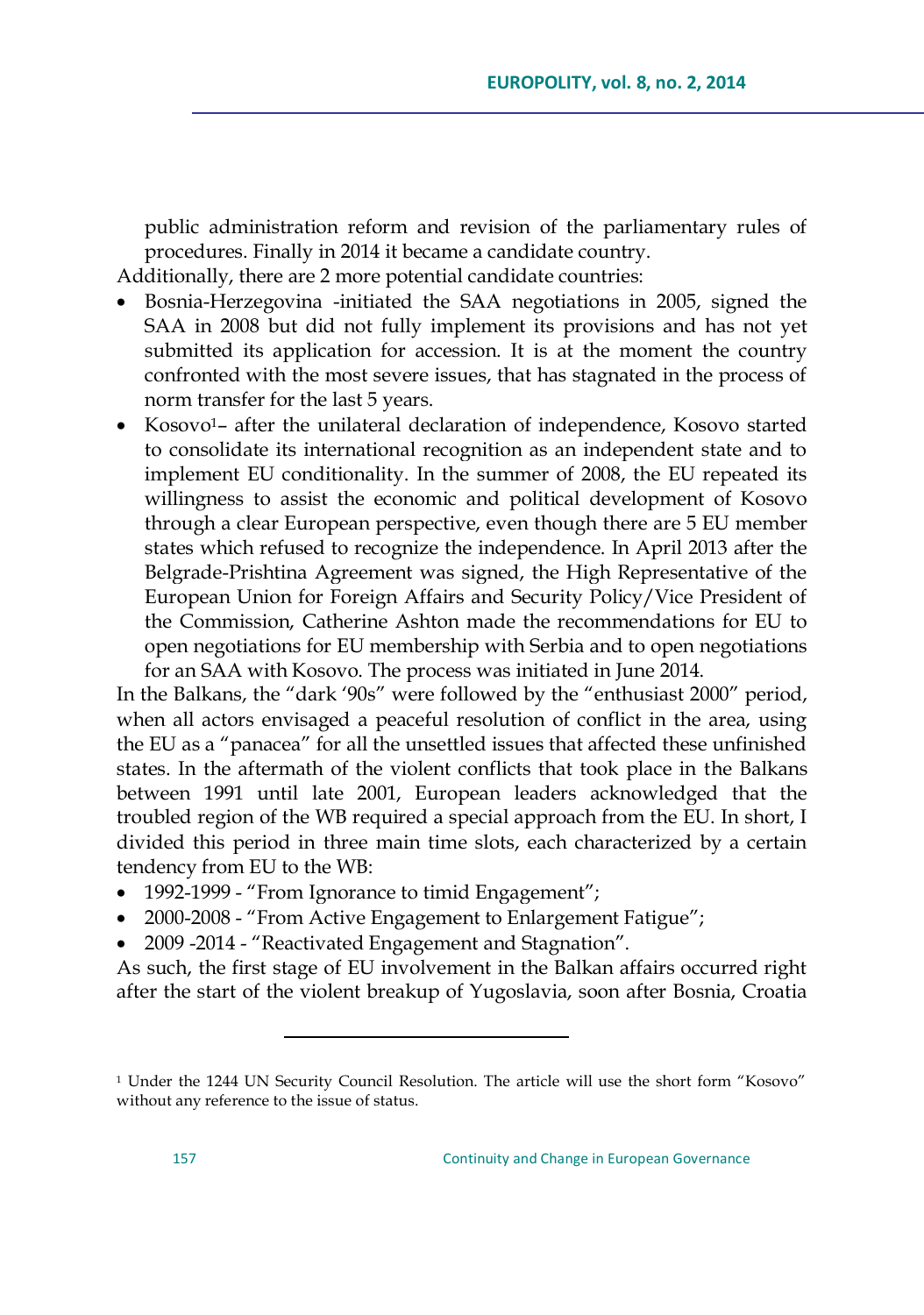and Slovenia declared independence in 1992 and it lasted until the outbreak of violence in Kosovo in 1999. Back then EU was not able to react as a unitary actor to this conflict that took place near its borders because it was dealing with its own institutional redesign (the implementation of the Maastricht Treaty and the 3 pillars, one of them being directly connected to the Common Defence and Security Policy). EU member states had conducted disjointed actions toward stabilizing the conflict, but most of them had a delayed intervention and could not manage to stop the conflict until the intervention of the US and NATO troops in 1995 that brokered the Dayton Peace Agreement, which ended the war in Bosnia. The same situation occurred when the conflict between Kosovo and Serbia escalated in 1999, when NATO decided to intervene by bombing Belgrade. Most of the analyses conclude that EU was unable at that time to get involved with a coherent policy in stabilizing a violent conflict (Maull 2005). After the NATO intervention in Kosovo (March 1999) new approaches for stabilizing the whole region were required. They were drafted in the Stability Pact for South-Eastern Europe, which was agreed in Cologne on 10 June 1999 between the states of South-Eastern Europe, the EU, the US and Russia. The idea was to link improvement of intraregional cooperation between the countries, with the perspective of membership to the EU – accompanied by political and economic conditionality. As such, EU started to take firm action in this sense in 1999 when it became the leading actor to coordinate the Stability Pact, as the main post-conflict international instrument after the Kosovo war. This decision has ended the period of ignorance and disjointed action and marked the first consistent engagement by the EU as a regional actor in foreign policy.

The period from 2000 to 2008 was marked by an intensified engagement of the EU in the region which ended with a slowdown of the process due to the manifested "enlargement fatigue" related both to EU internal issues (economic crisis) and to structural dysfunctional aspects of the candidate countries themselves. In the following years the most effective instrument became the Stabilization and Association Process (SAP), which should - via a subsequent Stabilization and Association Agreement (SAA) - finally pave the way for all the countries to full membership. The tipping point of this active engagement was the year 2003 when a series of inter-related events showed EU coordination and direct implication in stabilizing the Balkans. The year 2003 marks several important dates in the political calendar of the WB countries.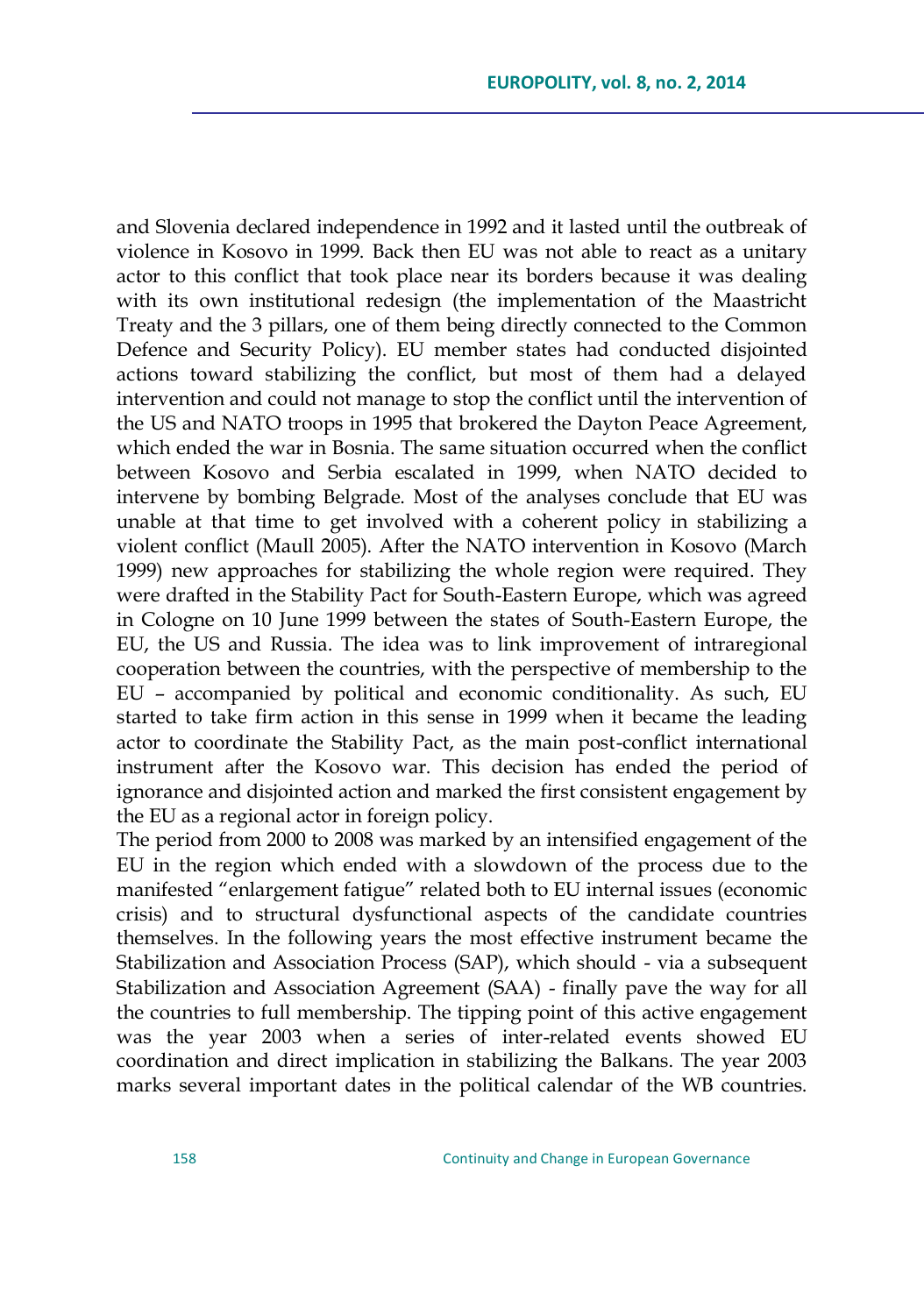First, on 1st of January 2003 EU deployed its first civilian mission for peace keeping in the framework of the European Security and Defence Policy (ESDP) - European Police Mission in Bosnia and Herzegovina (EUPM). The EUPM was the first operational step forward in the EU''s quest for a common ESDP. Second, starting with this year EU opened to the WB the membership offer, conditional on democratic criteria. The Thessaloniki Agenda, adopted during Greece's 2003 EU Presidency, was a landmark in this process which this year(in 2013) celebrates a decade of common efforts for stabilization. Third, at the end of the same year the EU Security Strategy was launched, with a special emphasis on the need for EU to play an important role in stabilizing regional conflicts. These two inter-related events alone carry great significance for both the EU and the WB region at the same time by defining enlargement as a strong foreign policy for EU.

The last stage of EU's approach to the WB took place starting with 2009 and the formation of the second Barroso Commission. The track record for this period is again mix with ambivalent approaches, containing both the ground breaking Brussels Agreement for the normalization of relations between Kosovo and Serbia signed in April 2013, but also with the stagnation of important reforms in countries like Bosnia or Macedonia.

## **3. THE MAIN EU INSTRUMENTS IN THE BALKANSAND THE ROLE OF THE COMMISSION**

After the short overview of EU's balancing between engagement and disengagement in the last 2 decades in the Balkan region, let us come back to our main topic – the impact of the new Juncker Commission and its program for the next 5 years of the enlargement agenda on the WB. This part tries to give a short institutional overview on EU's policies in the WB in order to better assess the role of the Commission in this entire process. There is a legitimate question that one needs to ask in this context: why is a change in the structure of the Commission based on a different vision of its new President important? How could a simple institutional restructuring affect EU's policy in relation to its neighbourhood? A quick look into the way EU policies have been designed and implemented in the last decade might clarify this aspect.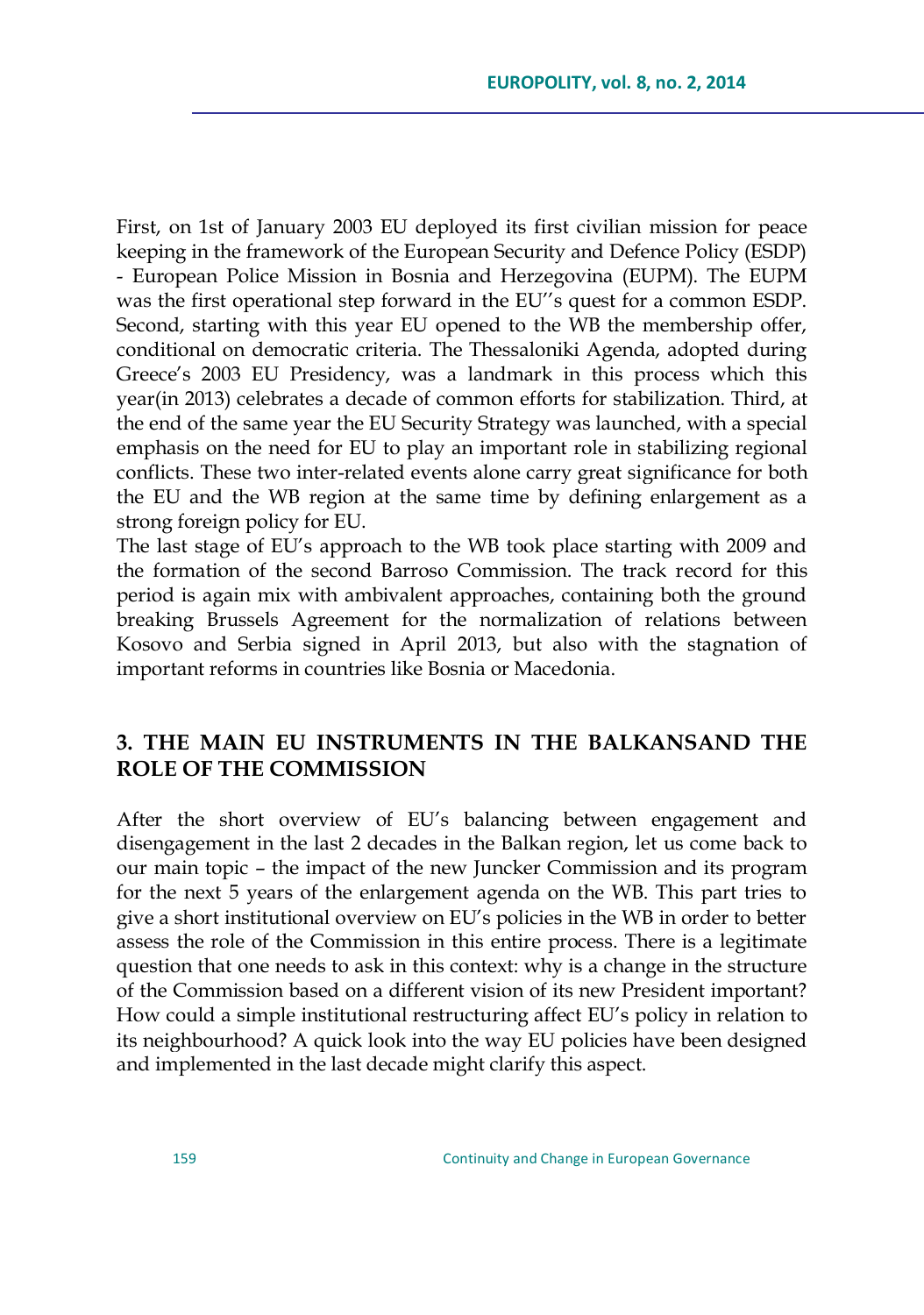As a starting point, a first observation to make is that the enlargement policy developed inside a highly institutionalized process, being the result of intense inter-institutional consultations and cooperation not only from the part of candidate countries but also at the EU level. As such, the enlargement policy has both an inter-governmental and community feature and this dimension makes it one of the most debated, complicated and (arguably) most successful EU policy from the last decades. The other element which adds more complexity to this policy as compared to other EU policies is that it also evolved as the main foreign policy instrument, being an integral part of the core aim of EU itself – promotion of democracy, human rights and rule of law through the instruments of membership conditionality in its neighbourhood. The framework of EU conditionality based on Copenhagen criteria is applied from the moment a country is first offered the prospect of membership (when it officially becomes a potential candidate).The implementation of these instruments for the fulfilment of Copenhagen criteria is monitored by the EU (the Commission reporting annually to the Council and the Parliament). The process is framed as such in order to help the countries concerned build their capacity to adopt and implement EU law, as well as European and international standards. The progress is assumed to be gradual; therefore the Commission assesses the progress made by an acceding country in annual progress reports published each autumn. The political guidance and content of enlargement strategy is given by the Council usually in its summit in December each year. Moreover, the role of Commission is prominent also throughout the accession negotiations, when the Commission monitors the candidate's progress in applying EU legislation and meeting its other commitments, including any benchmark requirements. This gives the candidate additional guidance as it assumes the responsibilities of membership, as well as an assurance to current members that the candidate is meeting the conditions for joining. From membership application to accession, EU members have at least 75 veto points at which they have to agree unanimously that a country can advance. Member states have to agree unanimously on: accepting the country's application; granting candidate status; starting negotiations; opening and closing each of the 35-plus chapters; concluding negotiations formally; the accession treaty; and the date for joining (Grabbe, Knaus and Cox 2010, 2).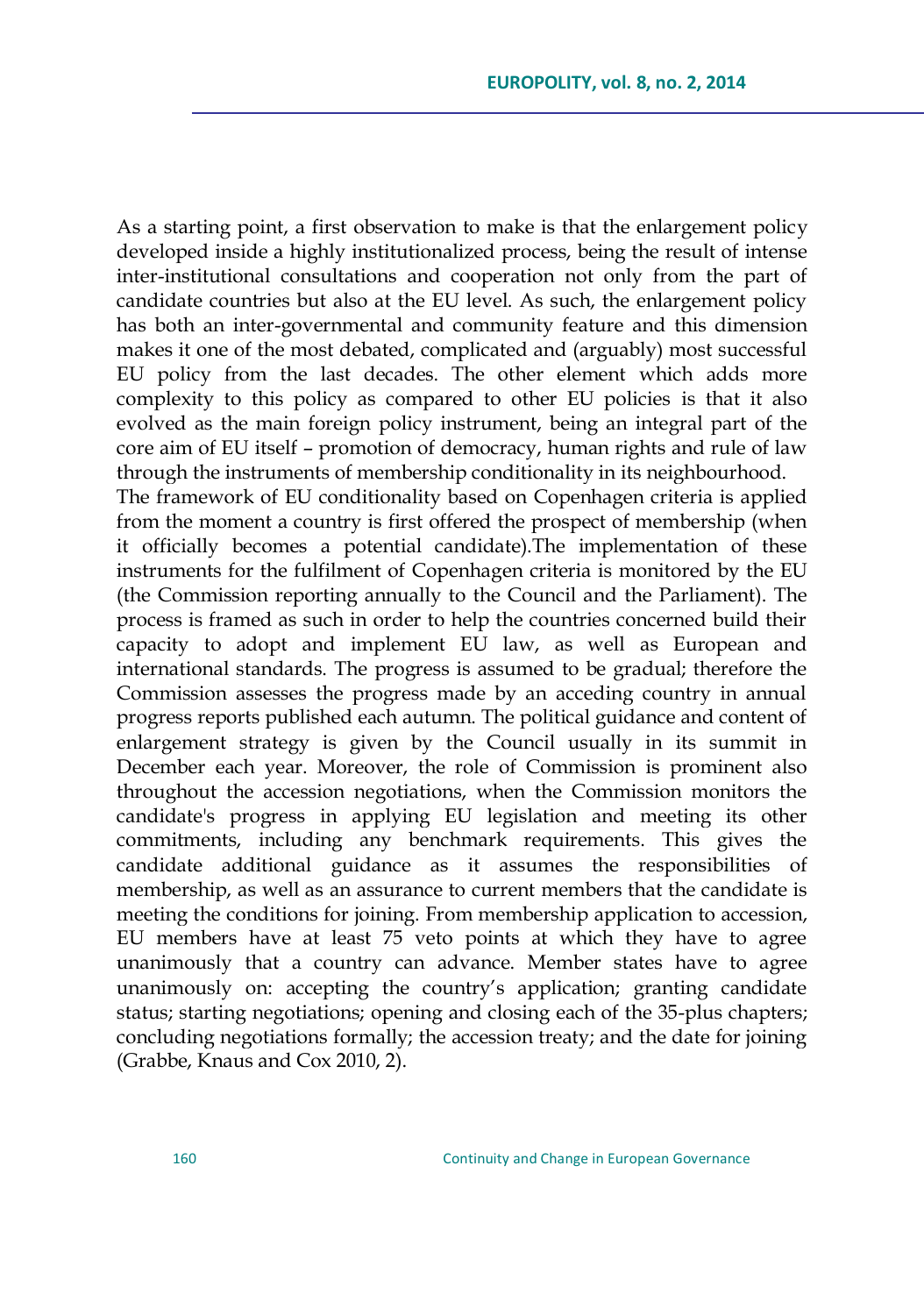The Enlargement agenda covers a broad range of areas of common interest including political reforms, foreign policy dialogue, alignment with the EU *acquis*, visas, mobility and migration, trade, energy, the fight against terrorism and participation in EU programs. Comprising the main axis of the enlargement agenda, EU conditionality consists of the conditions and timing of the candidate's adoption, implementation and enforcement of all current EU rules (the *acquis*). These rules are divided into 35 different policy fields (chapters), each of which is negotiated separately. They are not negotiable in content but only in the rhythm of implementation - candidates essentially agree on how and when to adopt and implement them. The EU obtains guarantees on the date and effectiveness of each candidate's measures to do. Several exceptions to the rules may appear (transitional arrangements) which means that sometimes certain rules are phased in gradually, to give the new member or existing members time to adapt.

In addition to the requirements of the Copenhagen political criteria, the enlargement agenda for the WB adds to these criteria also the conditions of the SAP which were set out in the conclusions of the General Affairs Council in April 1997. The SAP was initiated in parallel with the Stability Pact in 1999, but launched in 2000. The main elements of this policy have been proposed in the Communication of the European Commission in May 1999, and the process has been discussed and launched in 2000 at the Feira and Zagreb Summits. The SAP was finally strengthened at the Thessaloniki Summit in June 2003 taking over elements of the accession process. The Thessaloniki Agenda introduced an array of new instruments to support the reform process in the WB countries and to bring them closer to the EU. The most far-reaching of these new instruments are the European Partnerships, inspired by the Accession Partnerships. Within this framework, WB countries are involved in a progressive partnership with a view of stabilizing the region and establishing a free-trade area. The SAP sets out common political and economic goals although progress evaluation is based on countries' own merits. The Process has 3 strategic aims: stabilizing the countries politically and encouraging their swift transition to a market economy; promoting regional cooperation and eventual membership of the EU. In order to fulfil these aims, the SAP combines three main instruments:

a. Contractual relationships (bilateral Stabilization and Association agreements - SAA);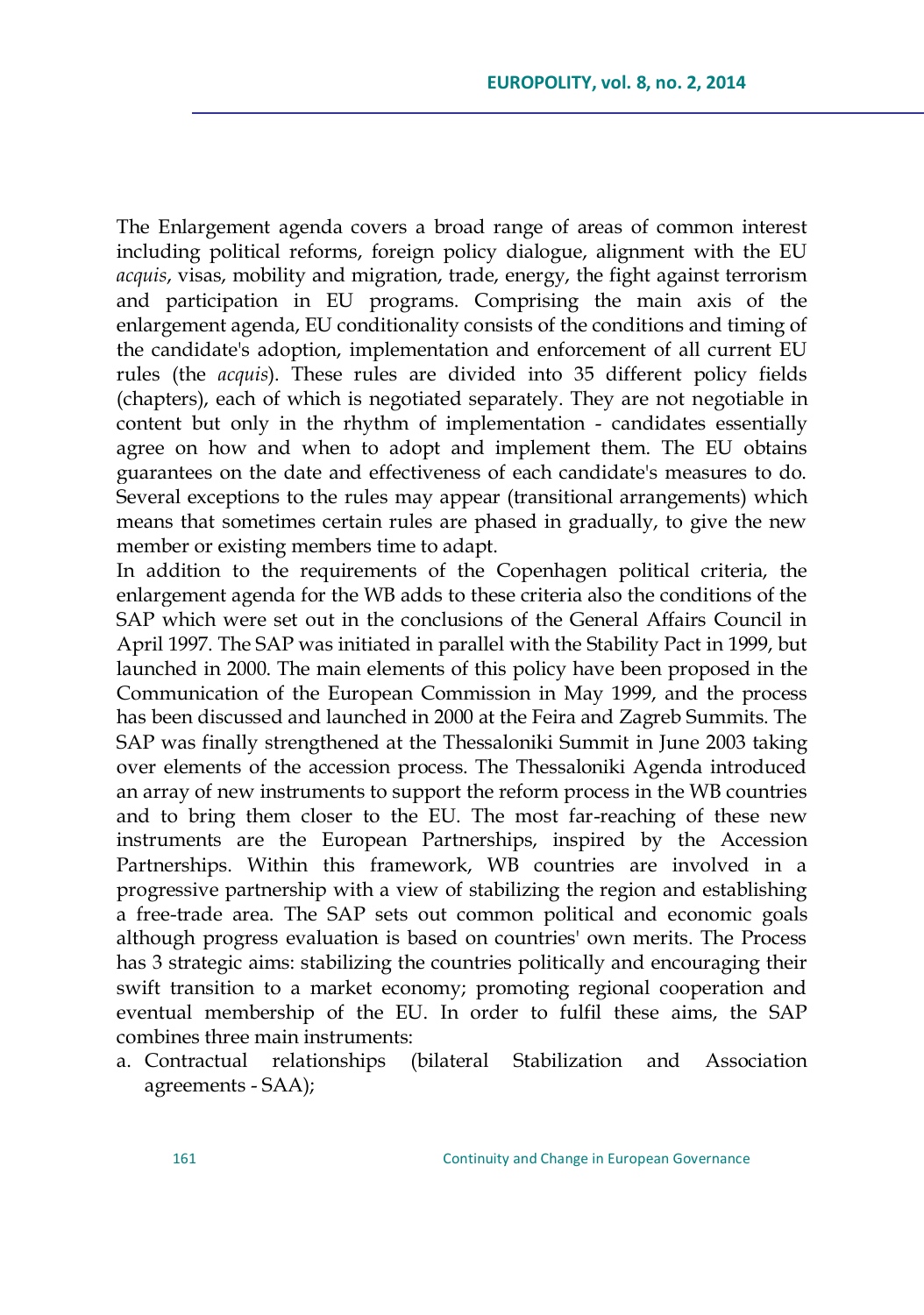b. Trade relations (autonomous trade measures) – Interim agreements;

c. Financial assistance (the Instrument for Pre-accession Assistance – IPA).

Looking retrospectively, since the previous enlargement waves from 2004 and 2007, the accession process has become ever more demanding for the new candidate countries. There are now tougher requirements for opening and closing any chapter within the accession talks. After the experience with Romania and Bulgaria, the European Commission demanded concrete implementation, rather than just promises, to declare that a country has met its closing benchmarks.

In order to conclude, as the core element of EU Enlargement policy, conditionality was "customized" to meet the needs of the WB region. Therefore, EU conditionality for the WB added several more elements to the well-known Copenhagen criteria which were applied for the Eastern enlargement. In addition, specific issues of relevance to individual countries were added, including respect for international obligations such as peace agreements and cooperation with the International Criminal Tribunal for the former Yugoslavia (ICTY). Issues to be assessed include democratic principles, human rights and the rule of law, respect for and protection of minorities, and regional cooperation.

In order to sum up, in their road to membership, the WB countries have to fulfil a complex set of conditionality which is formed by 5 types of conditions:

- 1. the general Copenhagen criteria political, economic and *acquis*-related applied to all candidate and potential candidate countries;
- 2. the 1997 Regional Approach and the 1999 SAP;
- 3. country-specific conditions to be met before entering the SAA negotiation phase and conditions arising out of the SAAs and the CARDS framework;
- 4. conditions related to individual projects and the granting of aid, grants or loans;
- 5. conditions that arise out of peace agreements and political deals (e.g. Resolution 1244 of the UN Security Council, and the Dayton, Ohrid, and Belgrade agreements).

In order to conclude this brief recapitulation, the Commission is highly involved in shaping policies as defined by the treaties, so any change in its structure (and the relocation of topics and directorates general which handle these new portfolios) has a great importance in setting the new EU agenda. We would underline therefore that the vision that the new leadership of the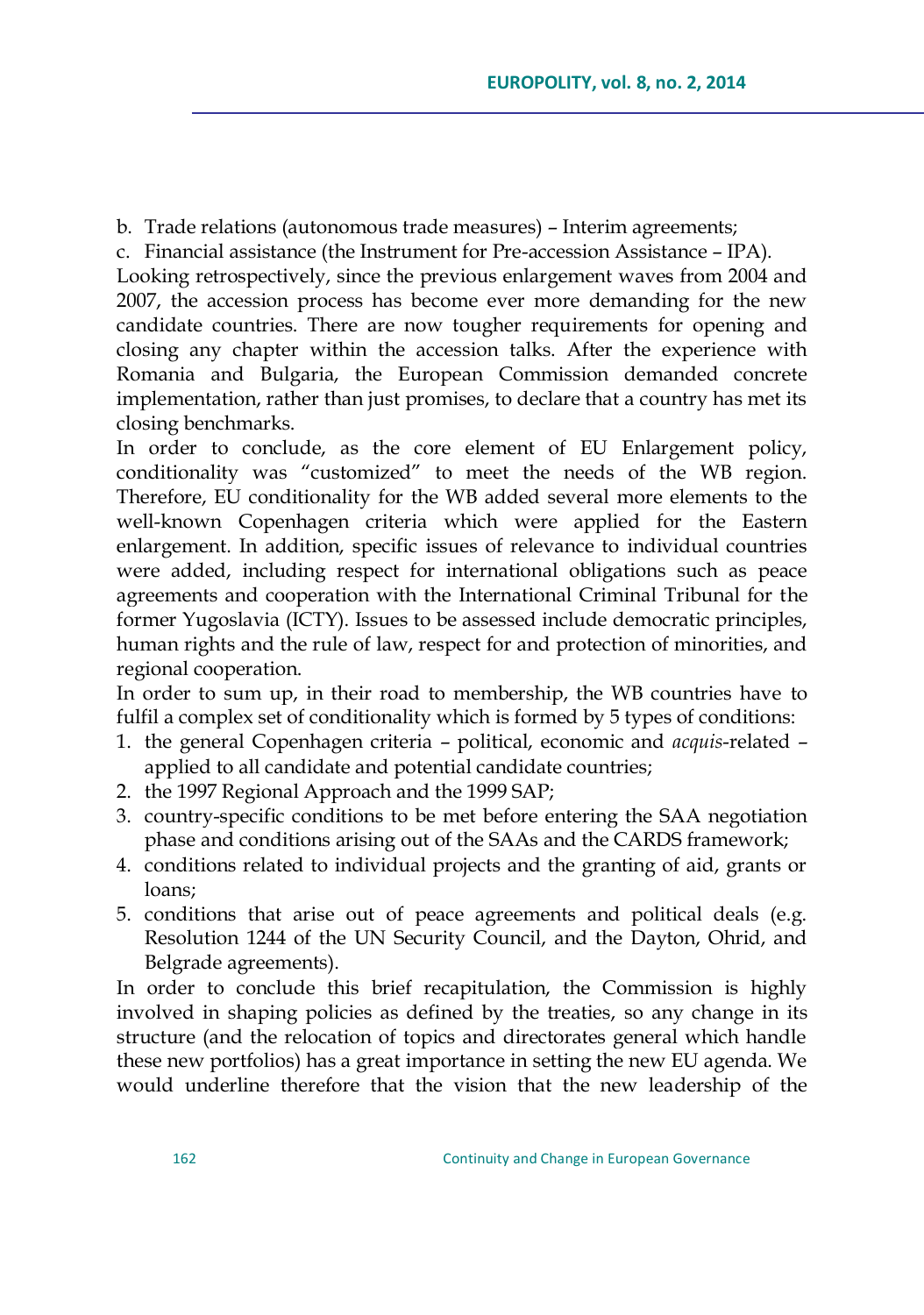Commission has on enlargement will directly affect the process of integration in the WB.

### **4. THE EUROPEANIZATION OF THE WESTERN BALKANS – THE MORE COMPLICATED PUZZLE**

"As a post-modern 'force', rather than as a modern power, the EU exercises influence and shapes its environment through *what it is*, rather than through *what it does"*. (Maull 2005, 779)

This part will refer to a short literature review of the topic, touching upon the concept of "Europeanization" as the main target of the enlargement agenda in the WB and its specificities. Compared with the previous wave of enlargement (the CEE countries), the WB countries are a "special" category of accession candidates and the Stabilization and Association Process (SAP) is a "special" version of the EU's enlargement policy. In contrast to previous enlargement rounds, the Western Balkans integration process takes place in a vastly different and crucial historical context than previous enlargement rounds.

The main argument that needs to be underlined in this context is that EU has designed a "special" process of integration for the WB (the SAP), with strengthened conditionality. In this context, the WB countries could be surprised to see that for the next term the EU Commission will not "favour" the WB anymore and concentrate on other issues from its neighbourhood. The Stabilization and Association Process (SAP) is confirmed as the main EU policy for the WB and in our understanding of the subject, as the main "instrument" of Europeanization – set of rules that conditions a future accession. The SAP prepares countries for a future membership, but the prospects are much more distant in time than in the previous wave of enlargement as well as the stricter conditionality. The extension of EU enlargement policy to the region has generated high expectations that enlargement will regulate democratic institution-building and foster reform, much as it did in CEE. Extensive researches have showed how the initial top-down focus on peace-building and regional political stabilisation has increasingly been superseded by the topdown drive to meet the requisites of EU membership conditionality (Gordon, Sasse and Sebastian 2008). However, there is very little research on whether and how unfavourable domestic conditions might mitigate the transformative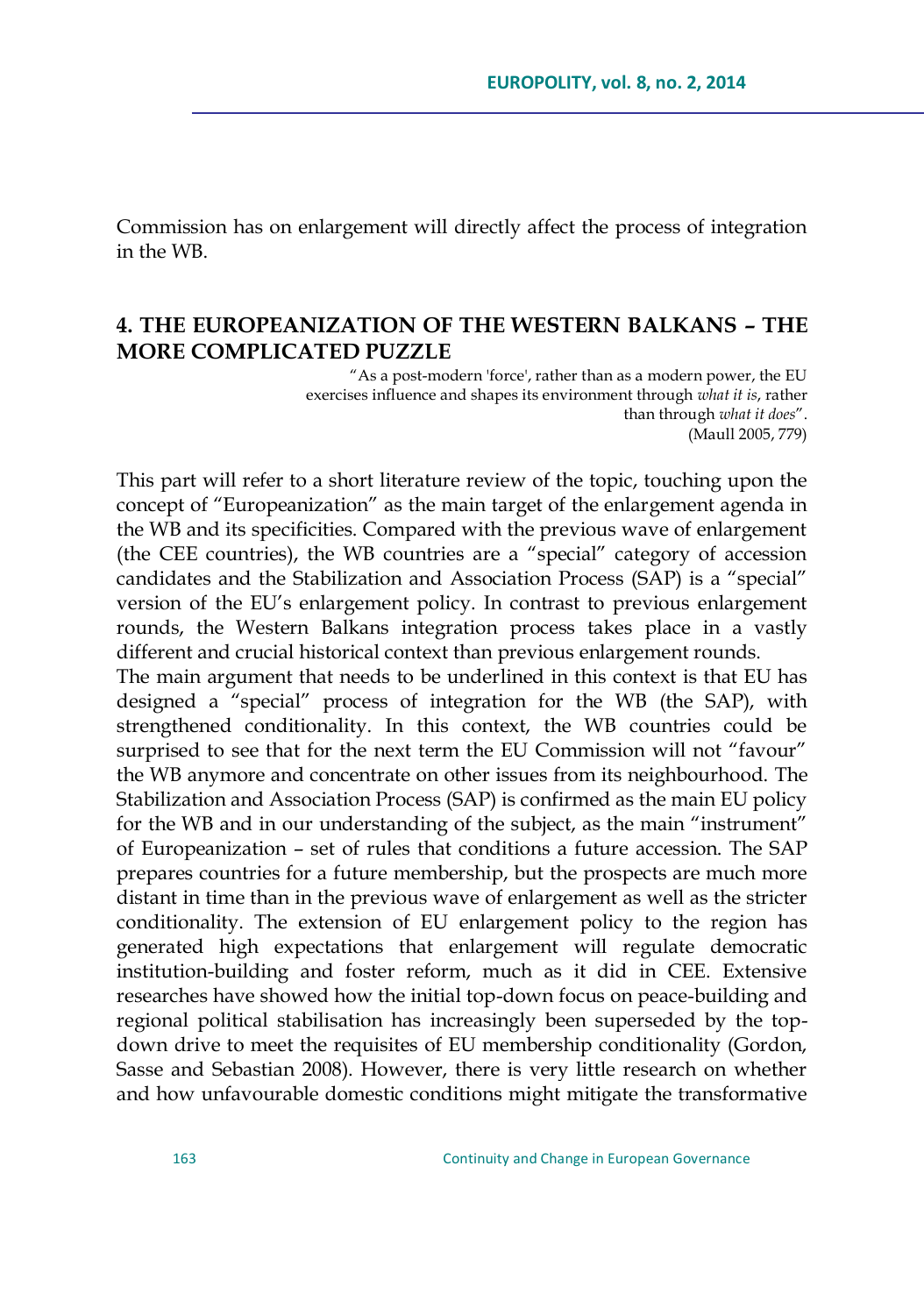power of the EU in the WB. This gap in the predominant rationalists models (especially Schimmelfennig's ‗external governance model') applied on the region has been filled by several constructivist contributions to the WB region stressing at the same time the importance of a more contextualized view on the ‗peculiarities' of the region in contrast with the CEE cases (Jano 2010; O'Brennan 2011; Bieber 2012; Elbasani 2013). By stressing the fact that EU conditionality instruments of the SAP were mainly modelled on the experience of enlargement to CEE, the challenging question these authors still pose maintains the rationalist framing on the issue– what was EU's impact in the WB? Most of the analyses on the topic confirmed an evident observation – that the negotiations with the WB countries have been qualitatively different from the accession negotiations that took place in the case of CEE countries between 1993 and 2007. Studies show that while the effects of 'European ideas' on the CEE candidate countries have been immediate and fast, conditionality appears to be far less effective with countries that are either not willing or not capable of adopting European ideas because they do not resonate with domestic structures and identities or they lack the necessary capacities to introduce required changes as the WB (Jano 2008; Grabbe 2006; Batt 2009). Surely, even if the same policies lead to failure in the Balkans and success in CEE, we still need to discuss and understand why the policies failed and how they could be adjusted. As previously underlined, rationalist approaches aim to offer explanations based on relations of causality that can account for compliant or non-compliant behaviour, successes or failures. These valuable contributions that include both rationalist and constructivist approaches argue that the standardized EU enlargement formula (imported from the CEE countries) is not functioning in the case of the WB. The rationalist standards taken from public policy apply in this case too, most of these studies pointing to the "failures" or "successes" of EU driven reforms in WB countries.

As such, it is important to point the fact that in the case of the WB, the accession process has increasingly become more demanding along the years. For the time being, negotiations are subjected to much more stringent tests and have become more technical than in the case of previous rounds. Evidently, there are multiple reasons to consider the WB case as "special". The peculiarity and, at the same time, the main difficulty in the analysis of the political developments in the WB is the problem of confronting the wounds of the war during the disintegration of Yugoslavia. The former Yugoslav republics of the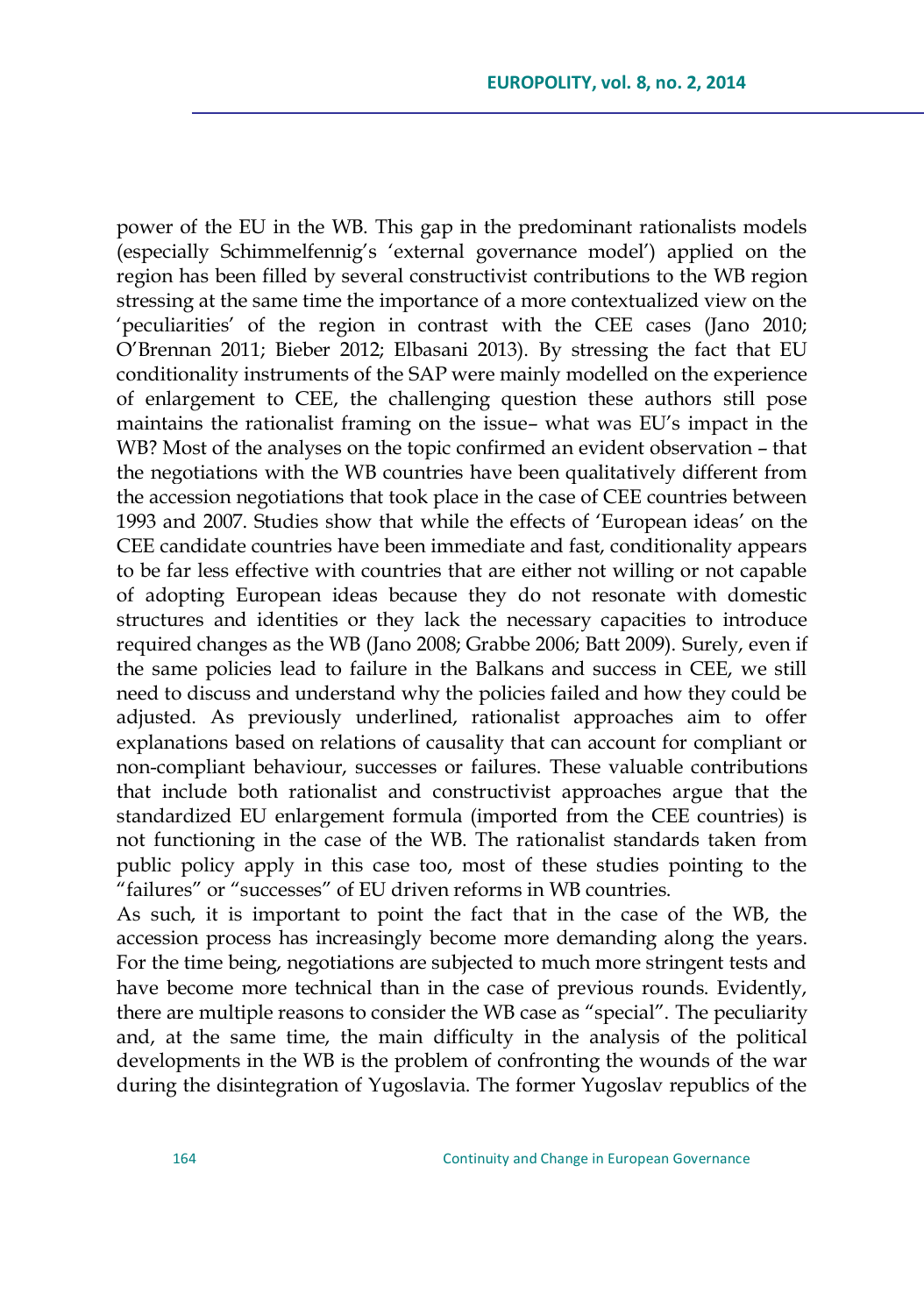WB that were involved in the secessionist wars of the 1990s not only had a delayed transition but also the initial conditions from which they started presupposed the resolution of outstanding statehood questions which was not the case of CEE countries. "The EU's conditions with respect to these former war adversaries intervened in these highly sensitive political matters by suggesting a vision for the political map of the region and internal state structures against the promise of EU membership" (Noutcheva 2006, 3).

The literature on the subject underlined that during the 1990s in the case of the WB the enlargement policy interacts with the EU foreign policy instruments of "hard power" with security targets (the CFSP/ESDP instruments was practically initiated to be applied on BiH, Macedonia and Kosovo as some of the first cases where EU exercised its role as a security actor).The WB were as much a concern for High Representative Javier Solana, later for the High Representative of the Union for Foreign Affairs and Security Policy Catherine Ashton as for the European Commissioner on Enlargement Olli Rehn followed by Stefan Fulle. Literature in the field has developed in a divided way – either focused on EU Enlargement policy and its institutional impact (the SAP and its results) or on EU military and civilian capabilities involved in re-stabilizing regional security (EUPM, EUFOR, EULEX missions, EU Special Representatives etc). Such analyses describe and study the top-down impact of the EU/CFSP as a strictly Pillar II (i.e. intergovernmental) phenomenon in national foreign policy making according to pre-Lisbon Treaty structure of EU competencies. These studies show that in contrast with EU's experience with CEE countries, EU's strategy for the WB occurred as a reaction to conflicts near its own borders. As Vachudova clearly stated 10 years ago, this process was a foreign policy test vital for EU's attempts to become a global actor: "Only by stabilizing the Balkans can the EU hope to make its Common Foreign and Security Policy (CFSP) more credible and boost its clout as a geopolitical actor" (Vachudova 2003, 93). The main idea to be stressed at this point is that the contentious aspect of security threats posed at EU's "back yard" created premises for a multi-layered EU policy in the Balkans, combining various instruments complementary to the enlargement policy toolkit.

Parallel to the advancement of EU enlargement, the Europeanization paradigm has turned into the dominant approach to explain the quicker, coincident and to some degree convergent reforms in the candidate countries in the East (Schimmelfenning and Sedelmeier 2008). Their studies concluded that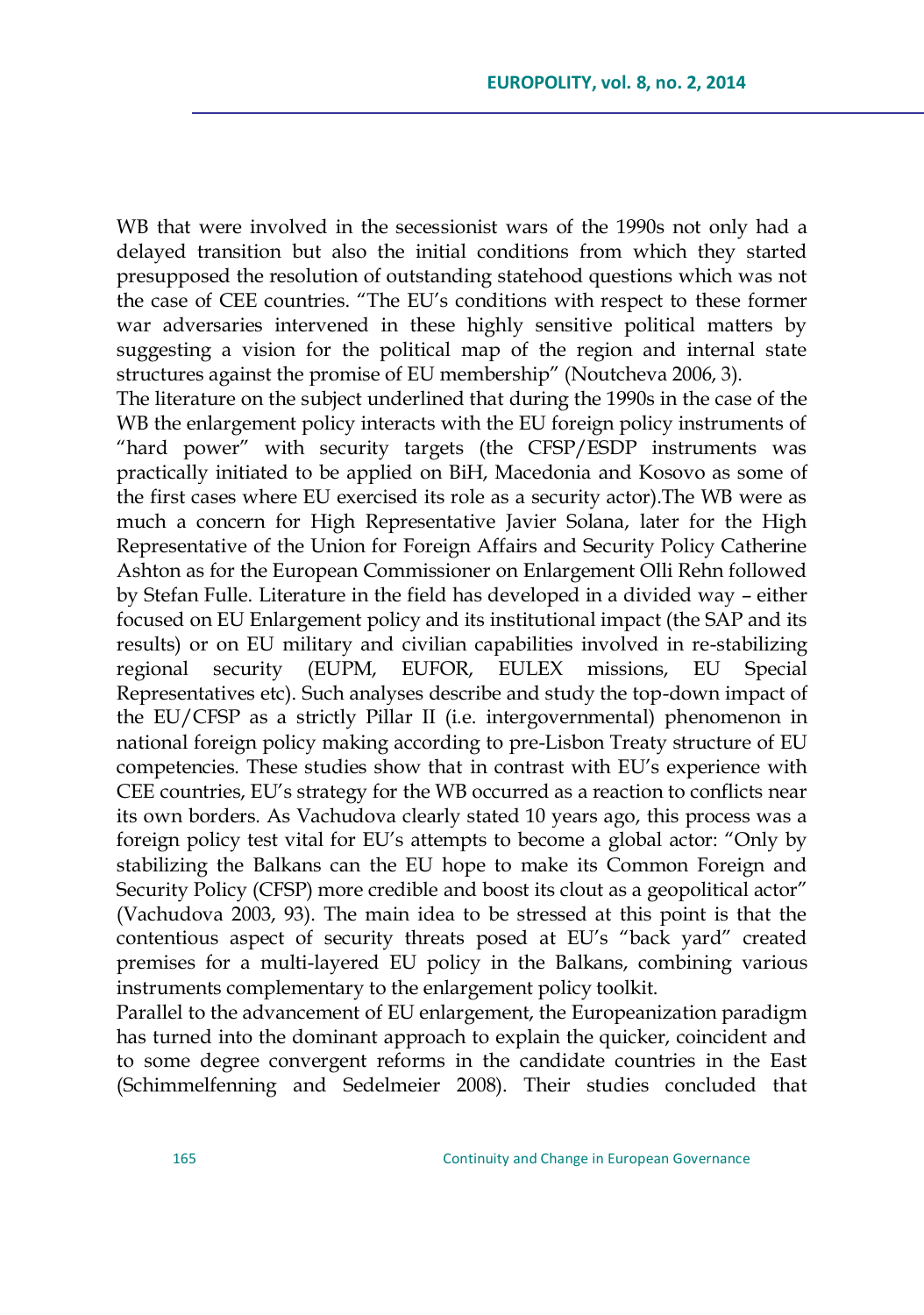conditionality fares badly in national contexts marked by poor or fragmented policy environments. When political institutions have collapsed - or are in the process of collapsing - it should come as no surprise that the incentive 'magic of conditionality' is weakened. WB seemed to confirm the same perspective, providing a rich set of empirical data for rationalist institutionalist approaches. According to these incremental perspective on EU's impact through enlargement, EU conditions for the WB followed the same CEE rationalist strategy of 'reinforcement by reward'(sticks and carrots) which can be summarized as follows: the EU prescriptions come up with a set of highly appreciated rewards for most post-communist candidates - assistance, upgrading of contractual relations and the ultimate reward of membership which the EU promises to deliver in case of compliance, but can well withhold in case of non-compliance (Elbasani 2008, 5).

Quite from the contrary, EU designed for the WB a new enlargement policy framework which implies various instruments that regulate the relations between EU and the candidate and potential countries - the SAP - based on an ever-closer partnership, with the EU offering a mixture of: trade concessions (duty-free access to EU markets), economic and financial assistance; assistance for reconstruction, development and stabilization; stabilization and association agreements – a far-reaching contractual relationship with the EU, entailing mutual rights and obligations1. In this context, empirically rich and comparative researches showed that the traditional incentive based conditionality proved to be not adequate for the WB region, not only because of the countries path-dependency specificities, but also because of the EU's own different role and implication in their stabilization.

 $\overline{a}$ 

<sup>1</sup>[http://ec.europa.eu/enlargement/policy/conditions-membership/index\\_en.htm](http://ec.europa.eu/enlargement/policy/conditions-membership/index_en.htm)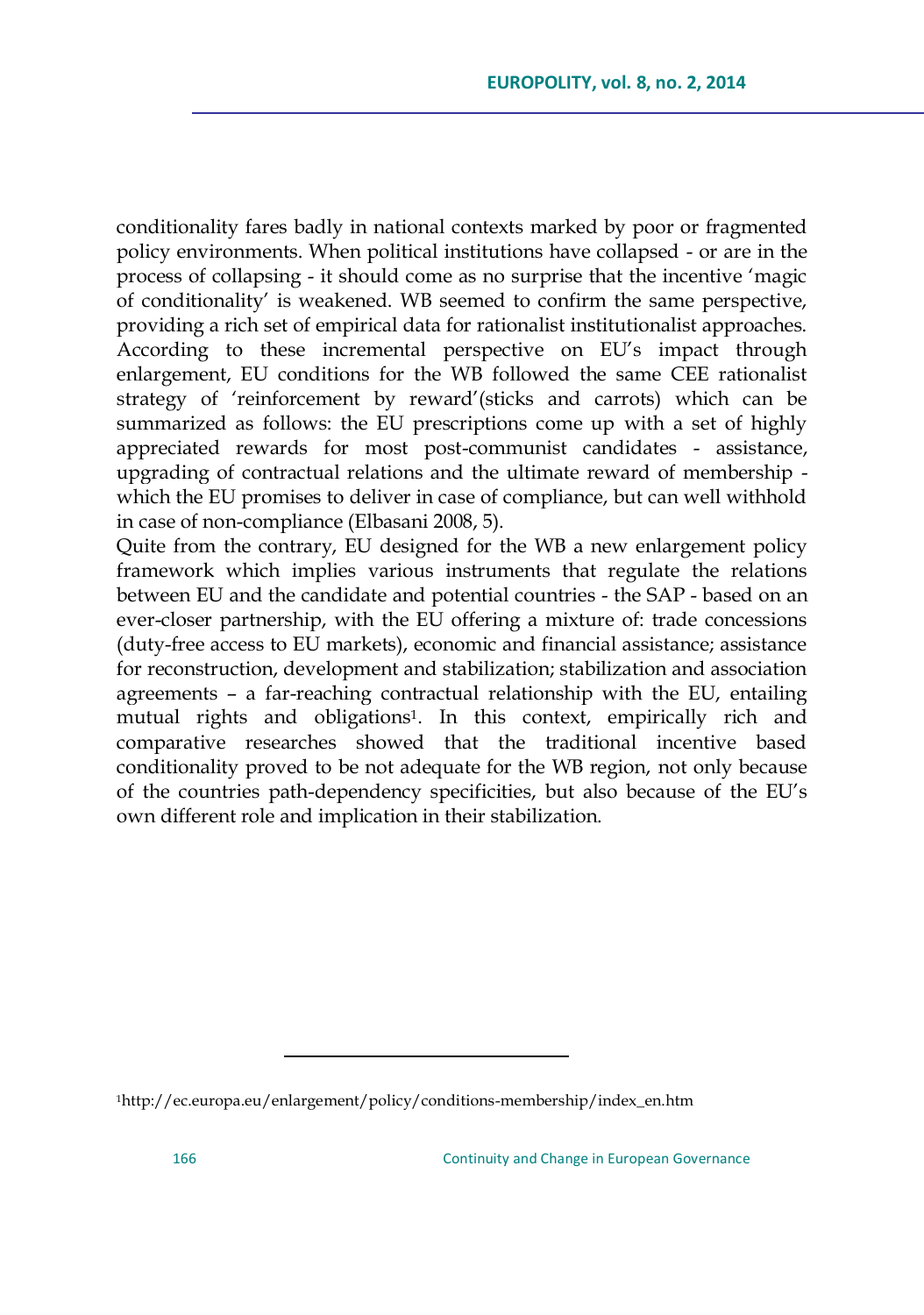

**Figure 1.** In the queue *Source: The Economist, 27.09.2014*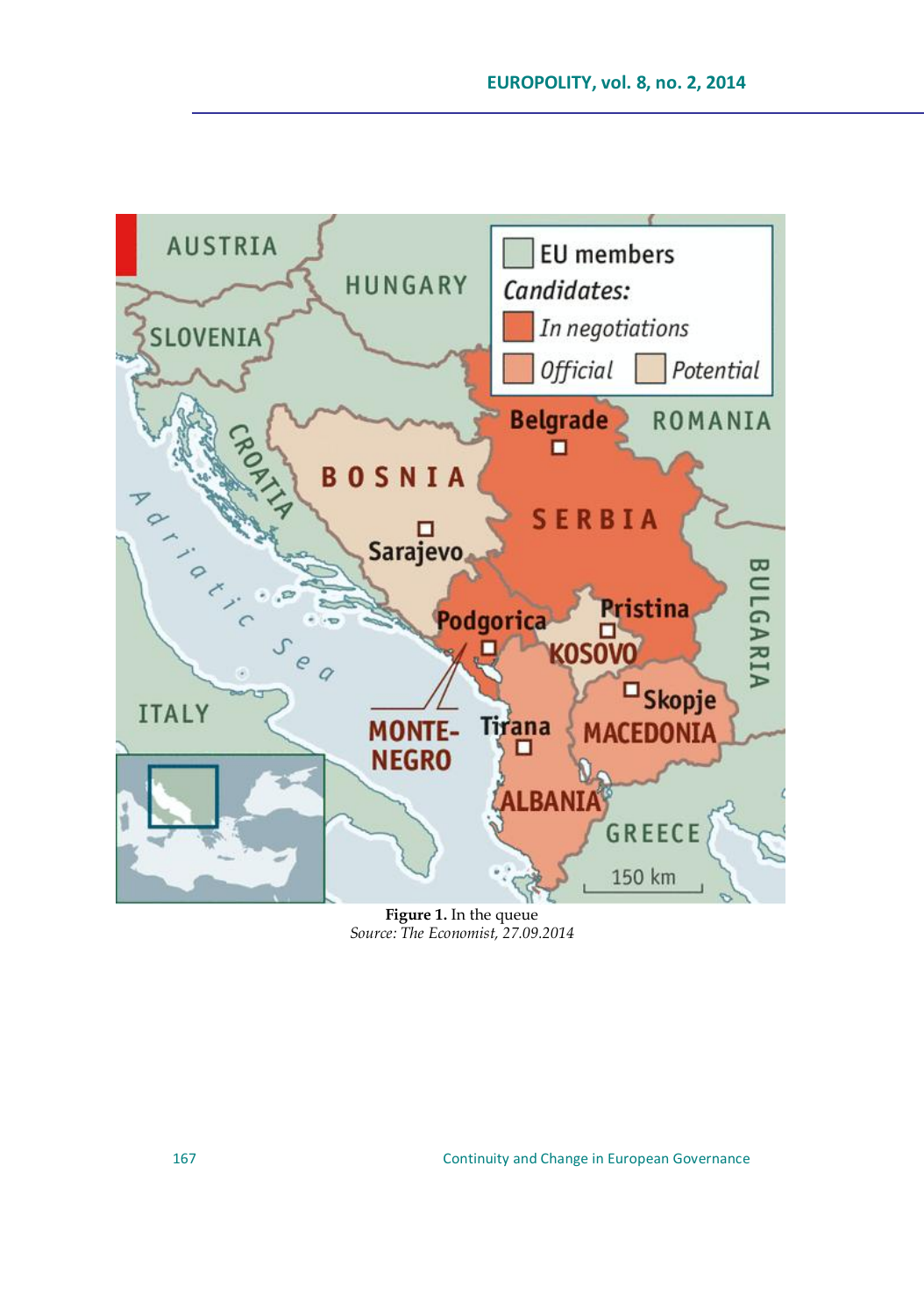## **5. BACK TO THE YEAR 2014 AND ITS CHALLENGES. THE JUNCKER VISION ON ENLARGEMENT**

"It was a wrong message to the Western Balkans at a wrong time". Stefan Fulle, former Enlargement Commissioner in the Barroso Commission (The Economist, 2014).

After this short contextualization of the main developments in EU's approach towards the integration process with the WB countries, let us come back to present days. On 15th of July Jean-Claude Juncker was elected to become the next President of the European Commission by a strong majority of 422 votes in the European Parliament. On that occasion, Juncker noted his straightforward goal: "The EU needs to take a break from enlargement". He argued further that "during my Presidency of the Commission, ongoing negotiations will continue, and notably the Western Balkans will need to keep a European perspective‖ (Juncker 2014). Such a stance is both strong and ambiguous. This approach leaves open the question of whether new negotiations will be started and whether the EU will undertake an effort to resolve the issues precluding countries from moving towards accession talks. After that statement, some feared that he might even completely "drop" the Enlargement portfolio in the Commission, which sparked a debate about what the perspectives of the Western Balkans would be in this context. This prophecy was not fulfilled, or at least not entirely. On 10<sup>th</sup> September we found out that Enlargement will not be given a stand-alone portfolio in the new European Commission. Johannes Hahn from Austria (EPP) will be in charge of the restructured portfolio called ―European neighbourhood policy and enlargement negotiations‖. So actually there are not so many reasons for disappointment; enlargement has not disappeared, but the second place in the title sends a handful of political messages. For many this may sound as a downgrading, and even as a sign that Europe considers its expansion plans, and the Western Balkan region itself, where, after all, most of the candidate and potential candidates are, to be of lesser importance.

There are still a lot of reasons to reflect upon concerning the political impact of EU's reorientation, especially when we refer to the cases of the persisting fragile states and unconsolidated democracies in the Western Balkans. As Austria's Johannes Hahn got the redefined neighbourhood portfolio, this field has assumed geostrategic importance in the light of the Ukraine crisis and it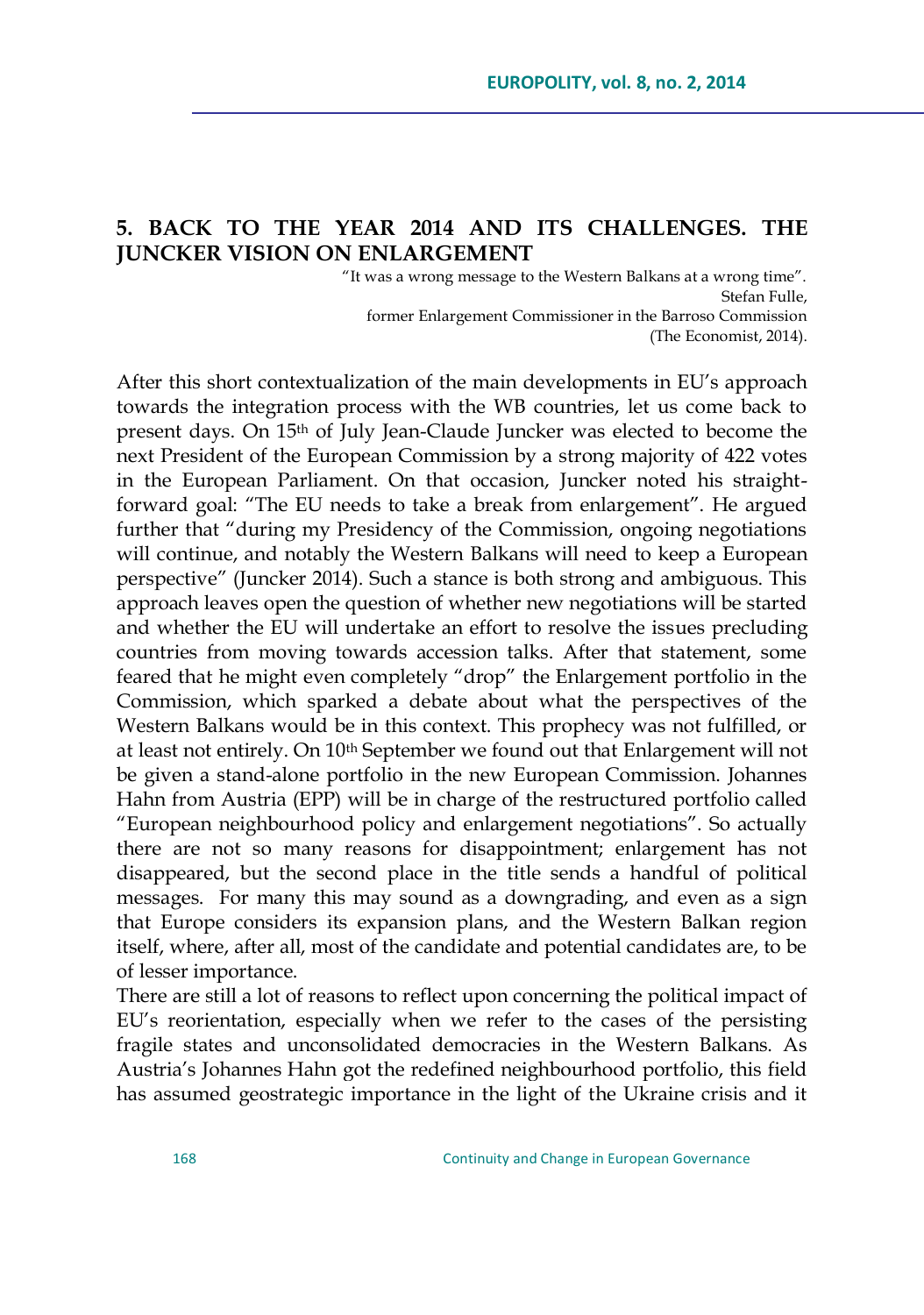has evidently superseded the enlargement package. This leaves out any prospect of high-speed accession that has animated reforms in most of the former Yugoslav republics in the last 10 years. There are some serious reasons for this: first, there is Juncker's own anti-enlargement conviction, which points to economic reasons for 'deepening' the 28-EU, rather than expanding it; second, there has been the harsh rhetoric of political forces within EU member states that have associated enlargement with the negative trends of greater migration and insecurity of labour markets, which struck a populist chord as we have seen during the latest European elections; third, there was also the stagnation of the integration process and the lack of progress in several countries where the reforms seemed to deteriorate. When taking these arguments into consideration, the Juncker formula for leaving enlargement behind is not a surprise.

On 22 October 2014, the European Parliament approved the new EU commission led by Jean-Claude Juncker, with 423 votes in favour, 209 against and 67 abstentions (European Parliament 2014). It is important to keep in mind that the present configuration of the European Parliament is totally different compared to 2010, with a much higher number of anti-European MEPs. Compared to 2010, when the second Barroso commission was voted, the Juncker majority is slightly smaller, even though the overall number of MEPs has increased from 736 to 751. Greens, left-wing, eurosceptic and far-right MEPs had all announced they would vote against Juncker, while the British Conservatives and their Polish and German group allies abstained. The new EU commission chief refused to change the name of the enlargement portfolio, as some MEPs required before the hearings, showing that he is firm on his position. Austrian commissioner Johannes Hahn will still be in charge of "neighbourhood policy and enlargement negotiations" because Juncker does not want to "delude people that they could become members in [the next] five years. There will be no new enlargement during my commission" (Pop 2014)), he said. Nevertheless, in all this time he added that talks with Balkan states will continue despite his five-year freeze. Will this attitude that opposes future enlargement have a detrimental effect in the WB still destabilized region?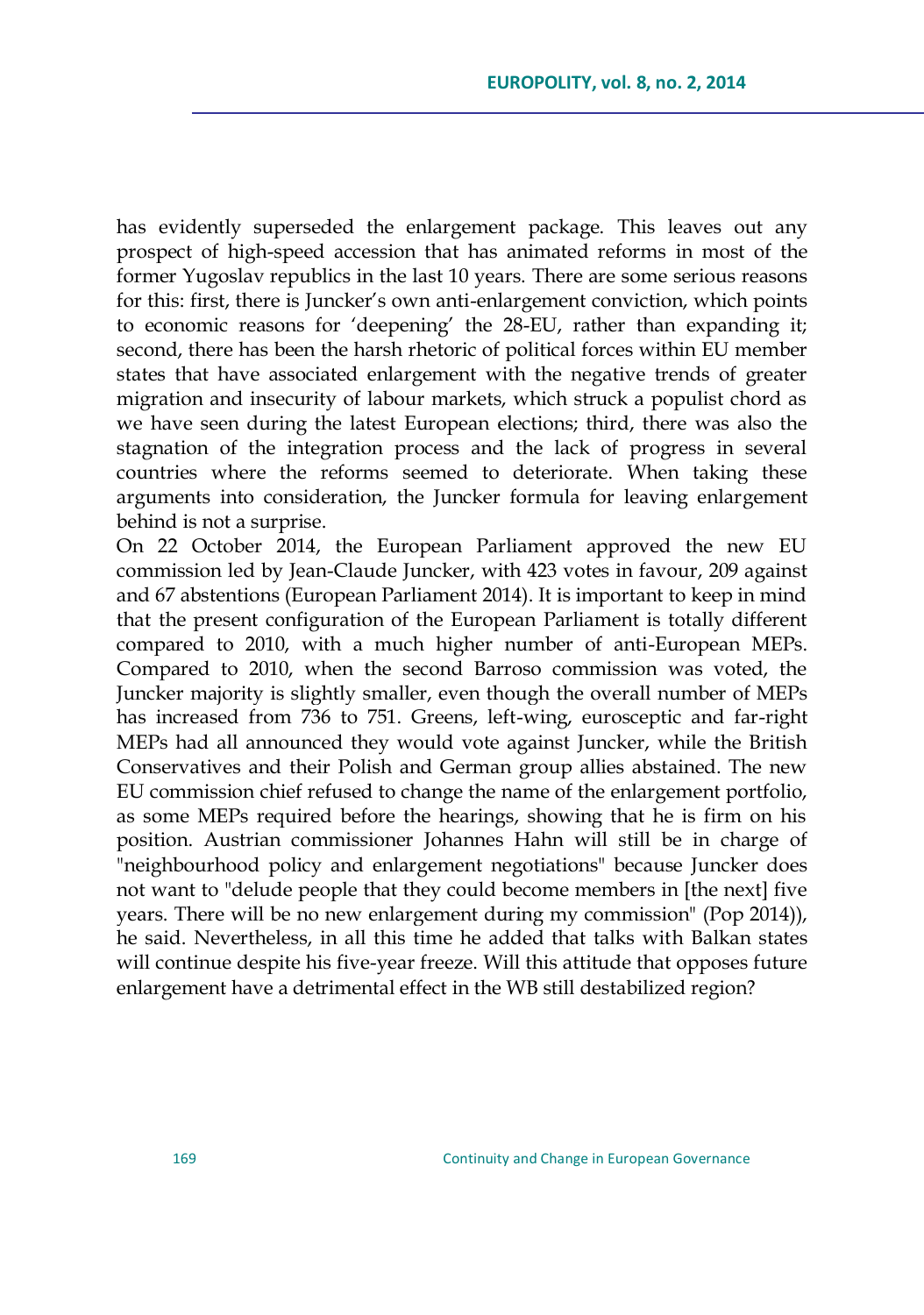## **6. THE POSSIBLE IMPLICATIONS OF NEGLECTING THE WESTERN BALKANS**

Realistically speaking, even without Junker's policy of 'taking a break', there was no enlargement foreseen in the coming five years, at least if the current approach was kept, as Montenegro and Serbia only recently began talks on accession. So, in fact, this decision on enlargement seems only to state the obvious, which is not very encouraging for the Balkan states that stay for years in EU's "waiting room". As such, the problem is that the new Commission might not only put aside, but also further slowdown enlargement. And this is an aspect that may directly deteriorate engagement in furthering reforms at the local level, worsening the prospects for accession. I also join the analysts who believe that there is no guarantee that further progress will be made without sustained European involvement in the Western Balkans. For that reason, a purposeful "slow down" of the process by the Commission will bring immediate effects.

The present analysis argues that we should avoid the extreme opinion stating that from now on the enlargement is completely frozen or that the EU integration process will stop immediately and all the progress made by the WB suddenly becomes irrelevant. It is true, there is no more single portfolio focused on enlargement *per se*, but enlargement negotiations have remained in focus. This clearly shows that the process must go on. But the question is how. The enlargement process will in all likelihood continue, and the Commission will still monitor the progress annually and the main road maps for each country will remain in place. What will definitely change is the impetus given to the process, which will directly affect the cost-benefit calculations of already weakened EU-oriented Balkan reformists. I believe that there is no need for alarmist tones, which might suggest that the enlargement process is not a priority of the EU's foreign policy agenda and that this might lead to an outburst of tensions and even a new military conflict. These fears are unrealistic about both the EU's and the Western Balkans' reactions. EU's engagement in the Balkans had both a symbolic (to bring the Western Balkans "back to Europe") and a normative nature (to implement the EU conditionality and promote democracy, rule of law and regional cooperation). The stakes were high from the beginning, when the Thessaloniki agenda was launched back in 2003. Neither of those facts will be affected by the composition of the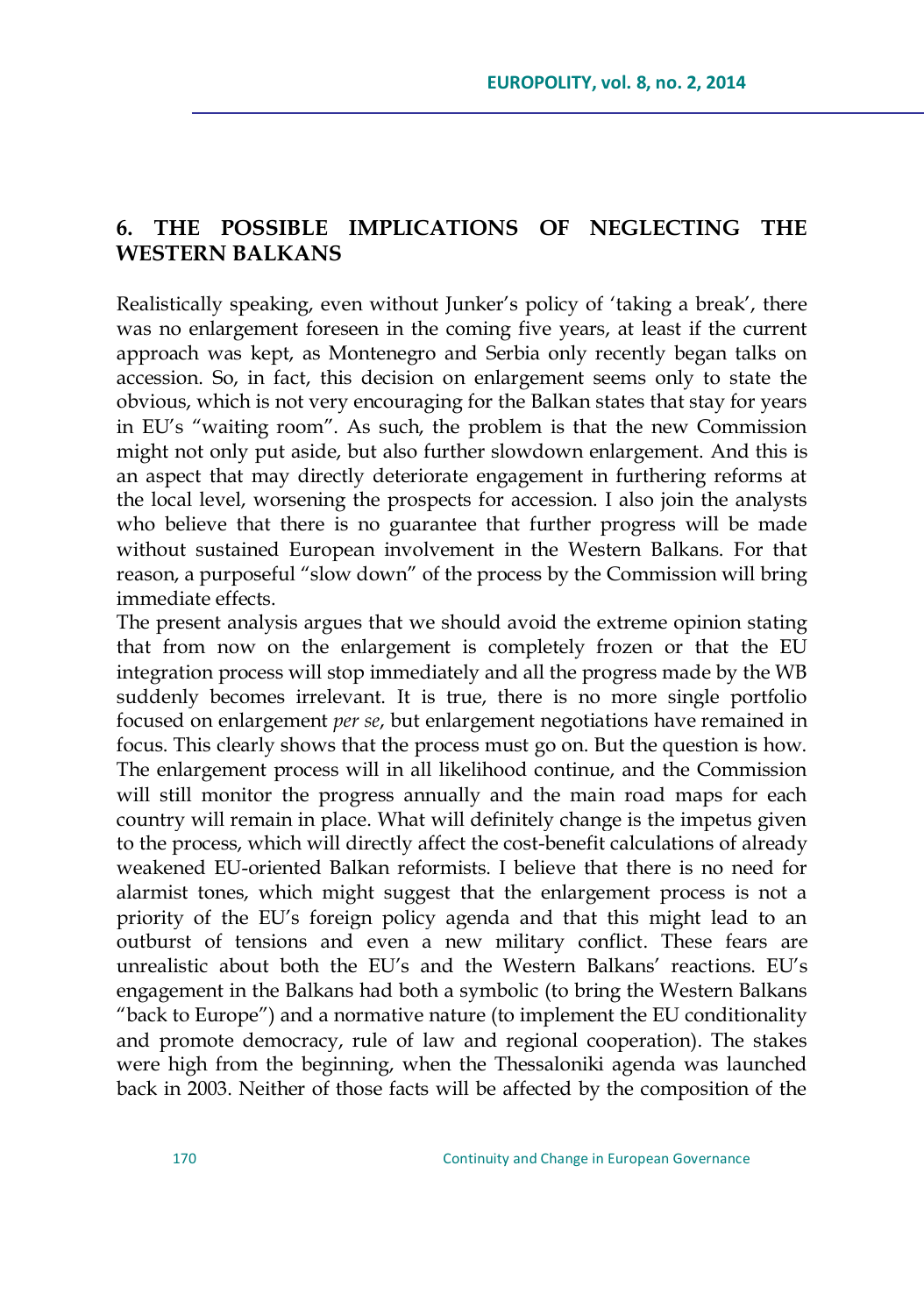Juncker Commission, but obviously the EU's approach is less enthusiastic than 11 years ago.

In the midst of this debate provoked by the new Juncker vision on the future of EU enlargement, we should be reminded that the enlargement process is conducted not just by politics, but also by EU conditionality and the adoption of EU norms; it's fundamentally a very complex web of multi-level governance structures representing both EU and candidate and potential candidate countries. Both sides are responsible for the results and for delaying integration. I don't agree with people who blame the EU for its enlargement fatigue and disengagement from the Balkans, but neither do I agree with the "Balkan sceptics" who put the entire blame on the corrupt political class and persistent ethno-nationalist bargaining that did not consider EU accession as a priority. I would plead for a more realistic picture that highlights both the EU Member-states 'enlargement fatigue' and the Balkans' 'accession fatigue'. And such a Gordian knot needed a change. The Stability and Association Agreements took years to be implemented and in most of the cases they were delayed and politicized by both potential and candidate countries. But some Member states contributed to this process as well by vetoing the continuation of the process (the example of Macedonia and the name issue with Greece stands as the most striking example). We must also admit that an internally divided EU has proven to be powerless to make real changes to Balkan political dynamics of polarization, zero-sum games, and toxic nationalism. But one should not overlook the possible negative effects. There are the main points that one should keep in mind when considering neglecting the Balkans:

(1) The EU has a symbolic meaning for the Balkans. It should not give up on its Europeanization vocation in the Western Balkans as it may lose a large amount of effort and money it has already invested. Even in the midst of its own internal crisis and the worsening global crises from Ukraine to Iraq, Europe cannot afford to neglect the one region in which the EU has assumed full leadership as a foreign and security policy actor. We should not forget that the conflicts that devastated the Balkans during the 90's provided the catalyst for the idea of an EU with security responsibilities (as comprised in the European Security Strategy in 2003 and which contributed to the new Common Security and Defence Policy). This should not just be a symbolic and demagogic ambition merely for marketing purposes, but rather an assumed long-term project for crisis management based on EU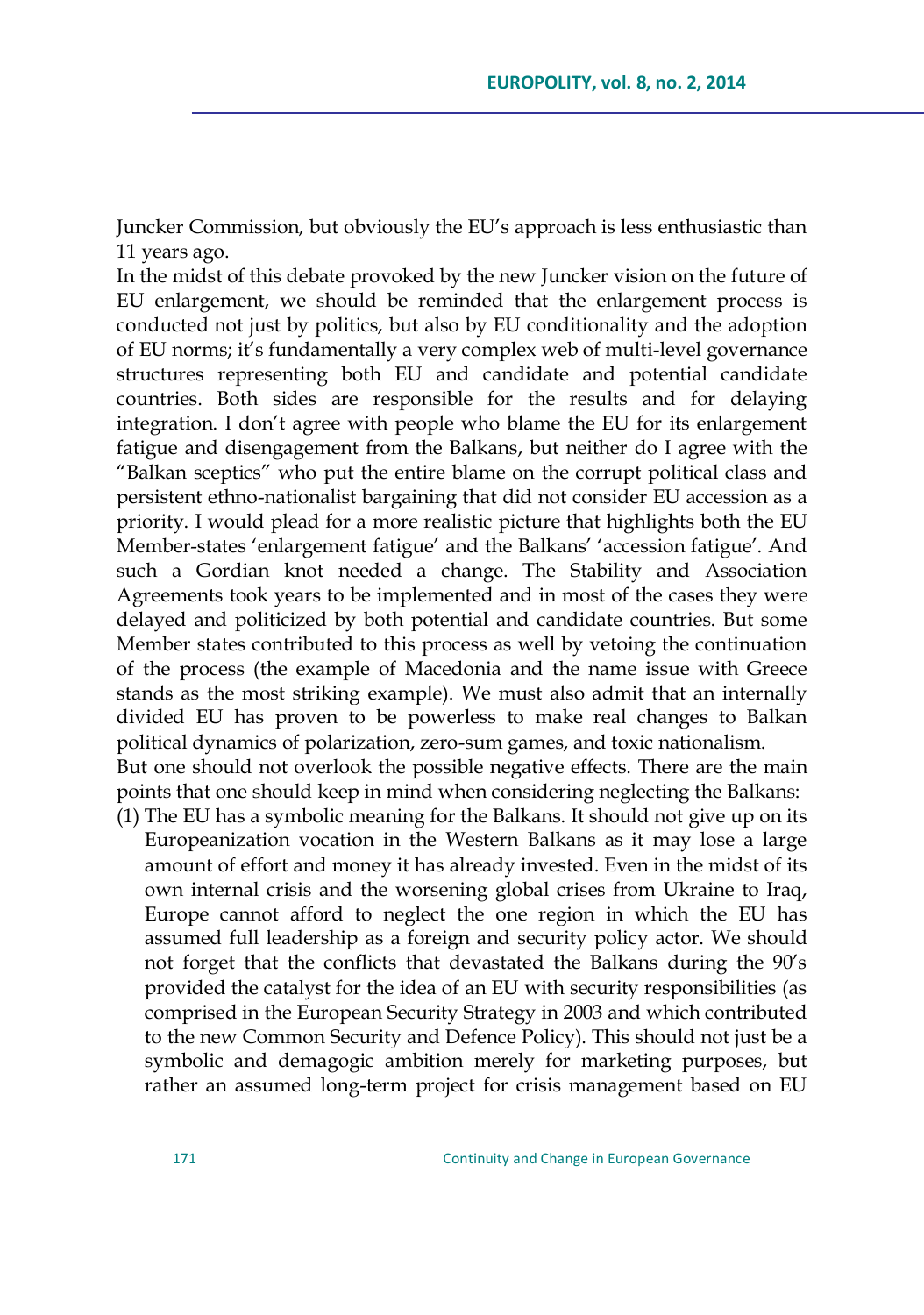soft power. Even though EU's transformative power in the region has been limited, the massive EU presence in the Balkans has a geopolitical stabilizing purpose and that should not be forgotten. We should be aware of the fact that negative developments in the Balkans could reverse all the valuable gains in the region, increase instability in other countries on the EU's immediate borders, and further weaken Europe's credibility and cohesion.

- (2) An important lesson that we can draw from the past is not to discuss Balkan problems only when they become absolutely impossible to ignore. The profound problems that keep fragmenting societies in the Western Balkans are not going to solve themselves overnight. Keeping them out the spotlight might be very dangerous, as unresolved issues may come to the surface in the upcoming period. And as Russia continues to use its levers in the region, the crisis in Ukraine could have spill-over effects that could damage European interests where it hurts most.
- (3) The situation in both Bosnia and Herzegovina (BiH) and the Former Yugoslav Republic of Macedonia (FYRoM) is deteriorating, with both countries facing challenges from dysfunctional power-sharing frameworks that elites use to block the path towards the EU. We already had some signals in February, when violent protests broke out in Bosnia and Herzegovina, and this summer in FYRoM, too. In Serbia and Kosovo, the progress made in recent years is at risk of being reversed. Last year's EUbrokered "First Agreement of Principles Governing the Normalization of Relations between Serbia and Kosovo" was at the time hailed as the biggest success of EU's foreign policy, after the creation of the EEAS. At the moment its implementation is largely frozen, with both Prishtina and Belgrade blaming each other of lack of responsibility and engagement. As the EU is distracted by its own transition, new elections are slated for Kosovo, which is in the midst of its biggest political crisis since independence, while Serbia strengthens its relation with Russia.
- (4) There is also a "Russia-effect" that needs to be taken more seriously into account, connecting various hot spots on EU agenda which need to be tackled in the next period of time**–**the refresh of the European Neighbourhood Policy, the failure of European Eastern Partnership and the new Russian foreign policy in Eastern Europe. After the security threats posed by the Ukrainian crisis, the WB should be also seen as another front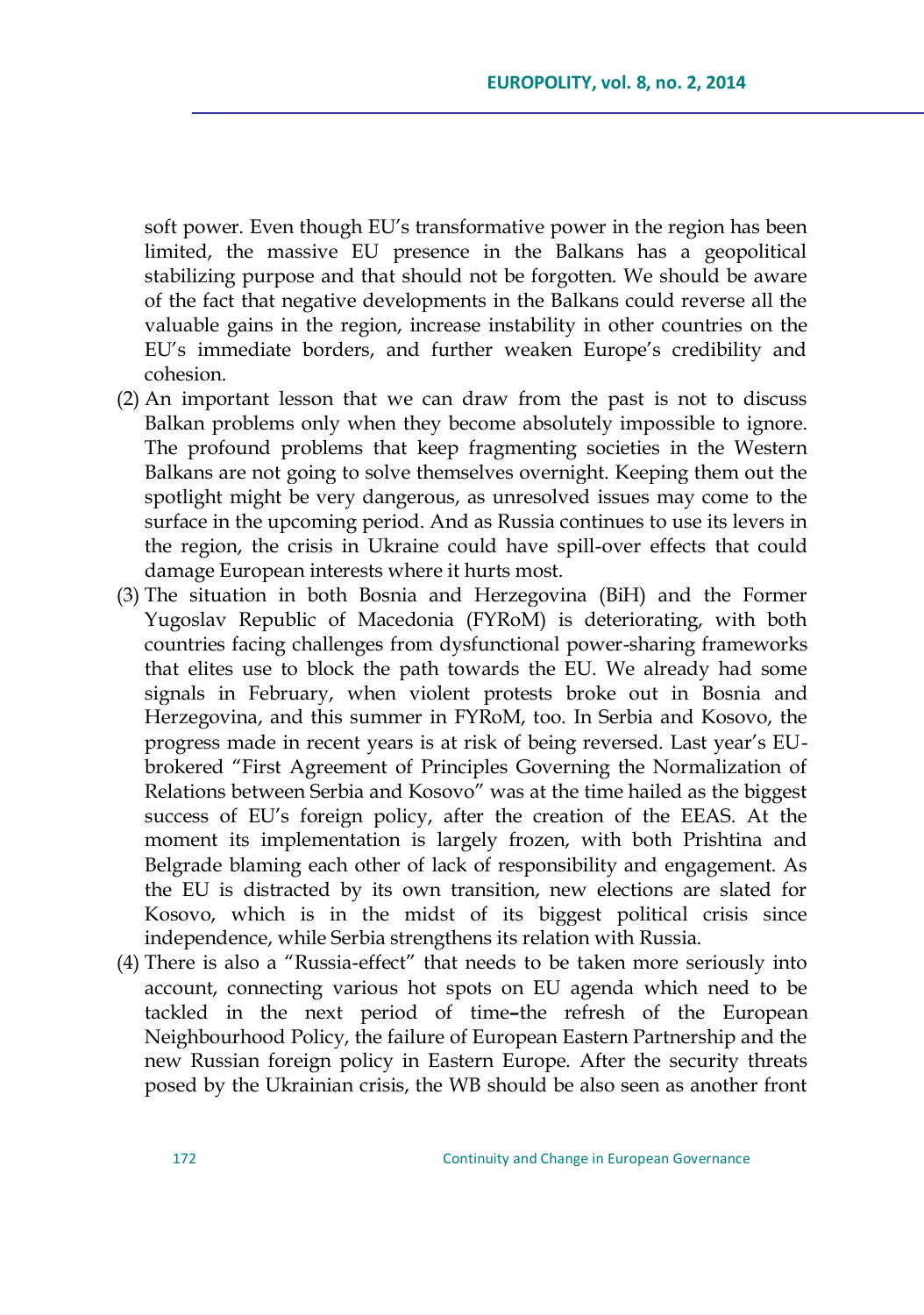for geopolitical tensions with Russia, heavily impacted by the spill-over effects of the Ukrainian crisis. In the past, Russia has already fully seized its openings to exert pressure and hinder European interests in the region. Two cases in point are the non-recognition of Kosovo and the case of Bosnia, where Russia is a member of the Peace Implementation Council's Steering Board. Moscow could use such levers to sow instability and jeopardise the countries' already difficult paths to Europe. For example, it may be trying to do so with its support for Republika Sprska's Milorad Dodik, who might follow a Crimea-type of scenario. Russia also has an important economic leverage especially in the field of energy and the South Stream project which directly involves Serbia. Just as a recent ECFR analysis argued, "Moscow can leverage pan-Slavism as an alternative to an EU whose fractious politics damage its soft power. If enlargement stagnates and the region's economies continue to deteriorate, much of the Balkans could eventually opt to pivot to other powers that provide short-term benefits, with fewer normative strings attached" (De Borja Lacheras 2014). This is a major security risk which needs to be taken into consideration. In very recent analysis it is being drawn attention upon the fact that Russia currently is interested to stir animosities in the Balkans as an additional challenge against the EU and its "threatening" Association Agreements with Georgia, Moldova and Ukraine (Dempsey 2014).

#### **7. CONCLUSIONS**

To conclude, the main aim of this article was to assess the main pros and cons referring to a possible disengagement of EU in the already delayed Europeanization of the Western Balkans. The main argument I have stressed here is that the present redefined policy towards a future enlargement, as it is shown in the changes made by Juncker, actually continues this pattern of discontinuity and ambivalence that EU has practiced in the last two decades. The first part of the analysis focused on the three main stages of EU's engagement in the WB which were influenced not only by the internal political events that have affected EU's coherence, but also the lack of local ownership in the fragile new states from the Balkans. The analysis has concentrated on the main arguments for a possible future evolution of this ambivalent process of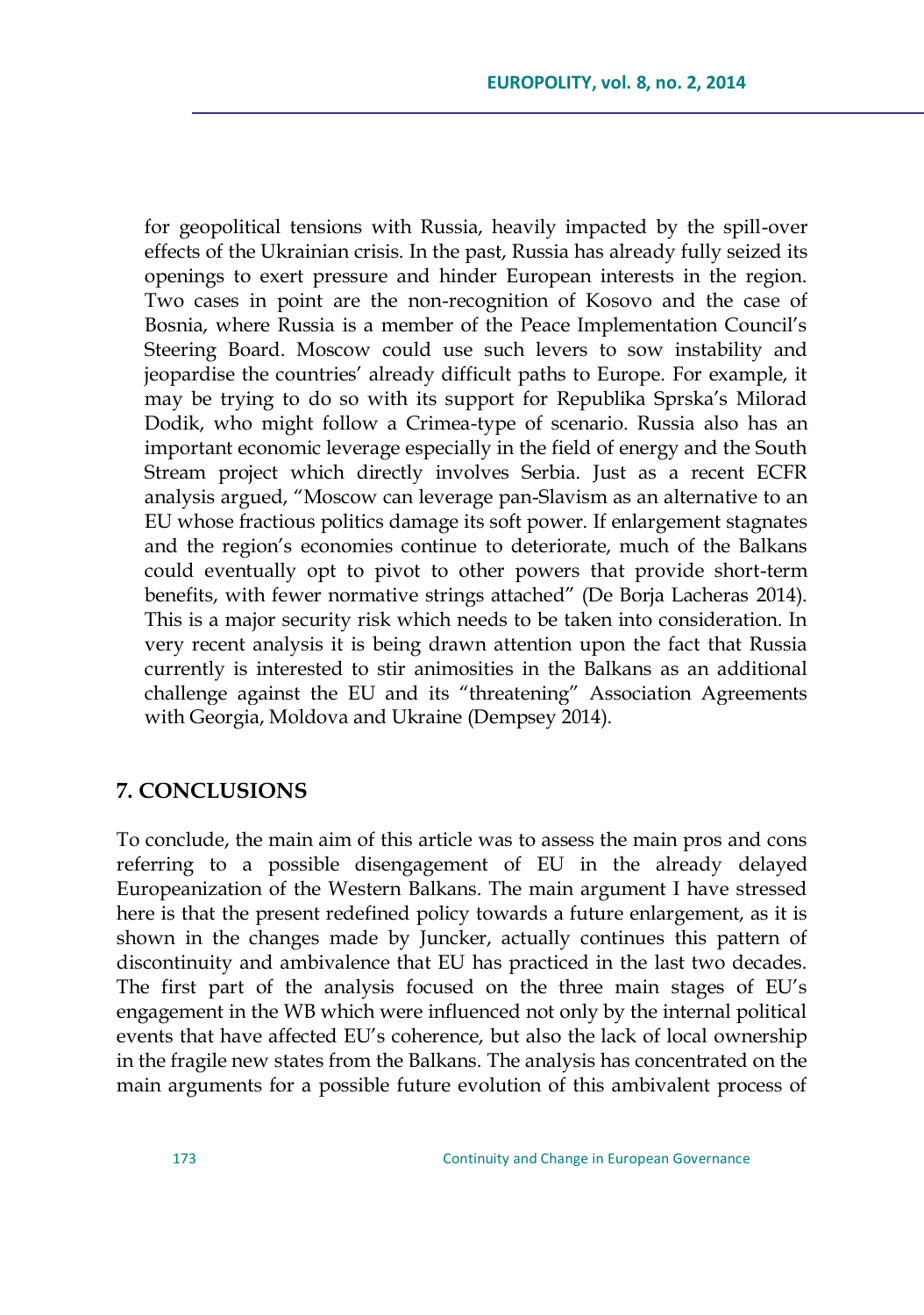Europeanization in the Balkans, taking into consideration the new Commission structure and its changed focus. The last part has assessed the main points to be taken in consideration for the impact of this change for the WB: the reasons for EU to take such a decision based on the limited progress of the countries and the risks for a re-emergence of violence and instability in the troubled region.

The EU is placed for the moment at crossroads for either strengthening or weakening its foreign policy component towards the WB. The new geopolitical challenges posed by Eastern Europe (and the new developments in Ukraine and Moldova) require a more direct engagement of the EU along with NATO for preserving regional security. Even so, the EU needs to achieve policy success in a European region that is striving for EU membership. As such, it cannot afford a failure in the Balkans, especially after its delayed and unsuccessful intervention during the dissolution of Yugoslavia. Looking at the massive drawbacks in the last years, it seems that the Balkans will unfortunately require more rather than less European diplomacy and international statecraft. This engagement will need to be taken seriously in order to tackle challenges such as real democratization and ethnic reconciliation. In this context, whether Juncker's solution of redesigning portfolios was the best solution remains to be seen. But the impact of this decision on the Balkan region is not to be underestimated. Moreover, keeping the *status quo* is clearly not enough. A European policy reset in the WB is needed, with intertwined internal and external tracks. A change in this direction was already evident in recent practice from the EU's previous vertical and hierarchical positioning at the helm of international protectorates(Bosnia-Herzegovina, Kosovo) towards a more horizontal and deliberative approach based on new political partnership instruments (High Level Accession Dialogues, HLAD) aimed at fostering ownership and legitimacy in low statehood candidate countries (more in Denti 2014).

Both analysts and policymakers in the Balkan area are faced with tough questions: How can the negative perception of EU enlargement be changed in key EU member states? Does the EU have to develop a new tool kit to facilitate enlargement in the Western Balkans? How can Austria use its EU membership to assist the remaining Western Balkan countries on their European path, taking into consideration that the new Commissioner responsible for neighbourhood and enlargement policies is Austrian? The full cooperation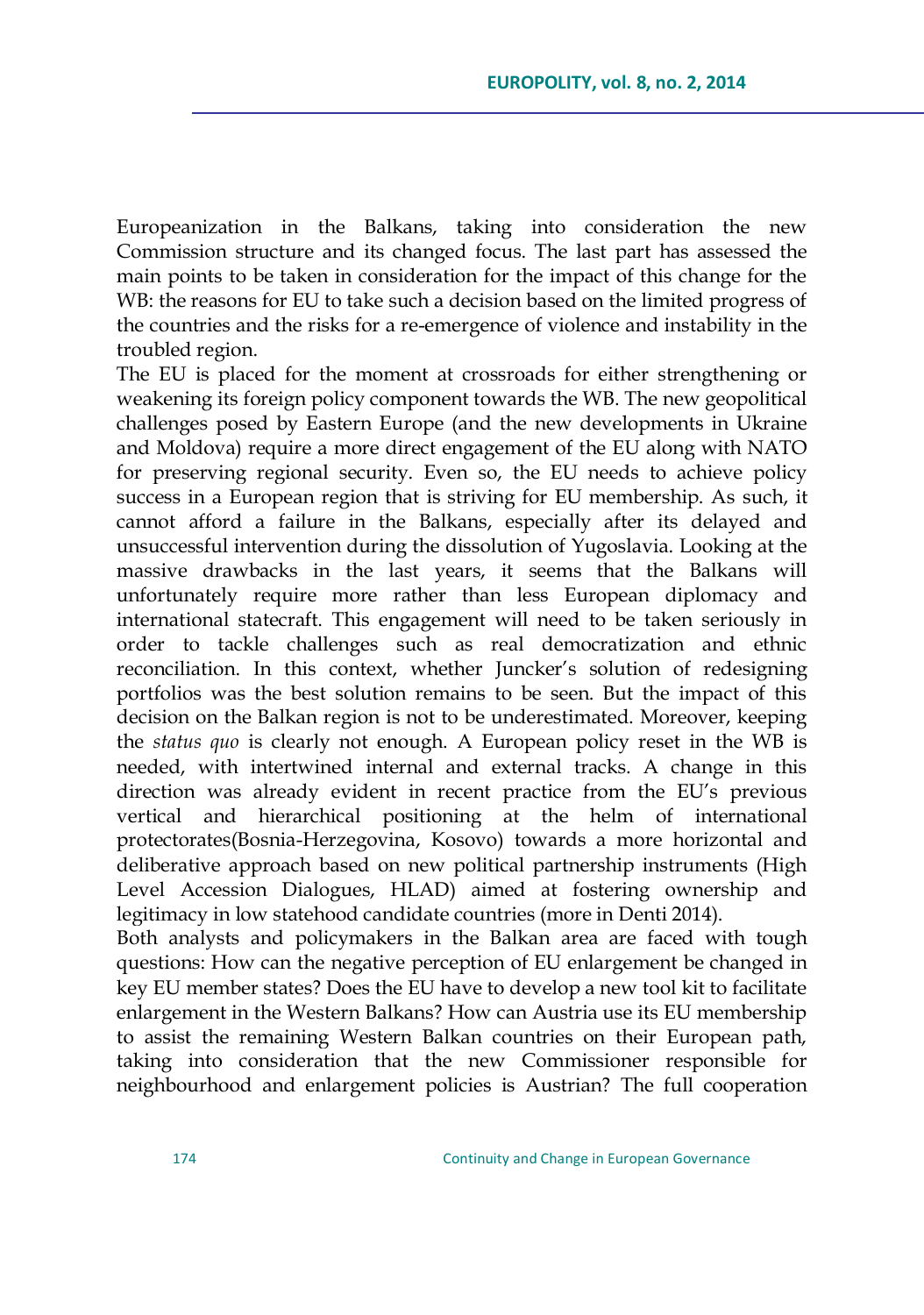between all the representatives of the new EU leadership, as well as more dedication from the part of local elites in the countries with statehood problems such as Bosnia and Kosovo will be the key aspects for a positive development and a concrete answer to these vital questions of EU agenda.

## **ACKNOWLEDGEMENT**

This paper was possible with the financial support of the Sectoral Operational Programme for Human Resources Development 2007-2013, co-financed by the European Social Fund, under the project number POSDRU/159/1.5/S/134650 with the title "Doctoral and Postdoctoral Fellowships for young researchers in the fields of Political, Administrative and Communication Sciences and Sociology".

### **REFERENCES**

- Batt, Judy (ed). 2009. ―The Western Balkans: on move.‖ *Chaillot Paper* 70. EU Institute for Security Studies: 55-68 [http://www.iss.europa.eu/uploads/media/cp070.pdf. Accessed](http://www.iss.europa.eu/uploads/media/cp070.pdf.%20Accessed%20September%2010)  [September 10,](http://www.iss.europa.eu/uploads/media/cp070.pdf.%20Accessed%20September%2010) 2014.
- Bărbulescu, Iordan and Miruna Troncotă. 2013. "EU's 'Laboratory' in the Western Balkans. Experimenting Europeanization without Democratization. The Case of Bosnia and Herzegovina.‖ *Revista Española de Ciencia Política* 31: 63-99.
- Bieber, Florian. 2011. "Building Impossible States? State-Building Strategies and EU Membership in the Western Balkans." *Europe-Asia Studies* 63(10): 1783-1802.
- Bieber, Florian (ed). 2012. *EU Conditionality in the Western Balkans.* London: Routledge.
- de Borja Lasheras, Francisco. 2014. "Europe must not neglect the Western Balkans.‖ *ECFR*, [http://www.ecfr.eu/article/commentary\\_europe\\_must\\_not\\_neglect\\_the\\_](http://www.ecfr.eu/article/commentary_europe_must_not_neglect_the_western_balkans307) [western\\_balkans307.](http://www.ecfr.eu/article/commentary_europe_must_not_neglect_the_western_balkans307) Accessed at 10.10.2014.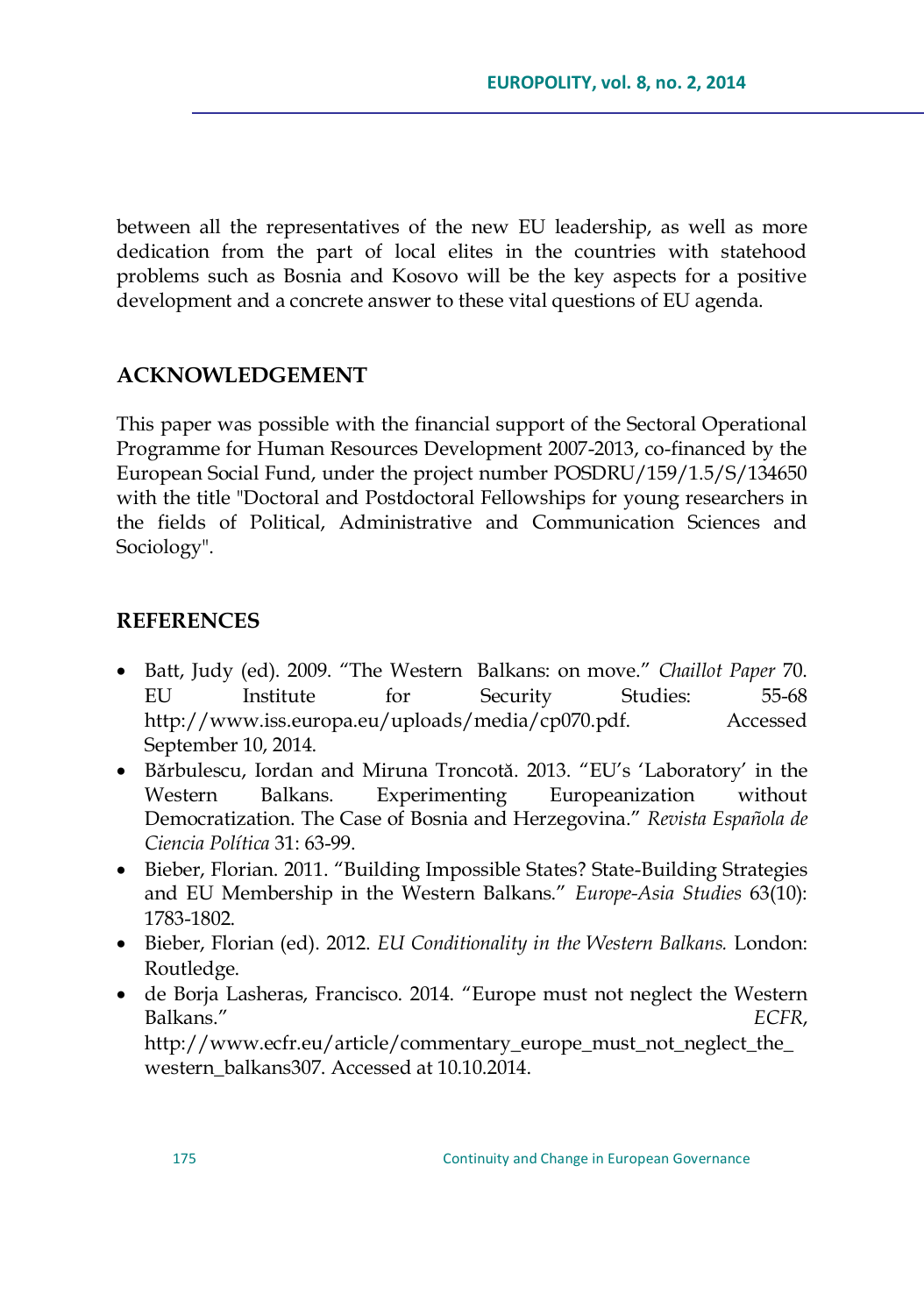- Dempsey, Judith. 2014. "The Western Balkans are becoming Russia's new playground.‖ *Carnegie Europe*, [http://carnegieeurope.eu/strategiceurope/?fa=57301.](http://carnegieeurope.eu/strategiceurope/?fa=57301) Accessed November 24, 2014.
- Denti, Davide. 2014. "The Europeanisation of candidate countries: the case for a shift to the concept of EU member-state building." Contemporary *Southeastern Europe* 1(1): 9-32.
- Gordon, Claire, Gwendolyn Sasse and Sofia Sebastian. 2008. "Specific Report on the EU Policies in the Stabilisation and Association Process." Report in the frame of the FP6 project MIRICO: Human and Minority Rights in the Life Cycle of Ethnic Conflict (Bolzano: EURAC Research European Academy).
- Grabbe, Heather. 2006. *The EU"s Transformative Power: Europeanization through Conditionality in Central and Eastern Europe*. New York: Palgrave Macmillan.
- Grabbe, Heather, Gerald Knaus and Daniel Korski. 2010. "Beyond waitand-see: the way forward for EU Balkan policy." *European Council on Foreign Affairs ECFR Policy paper*21. [http://www.ecfr.eu/page/-](http://www.ecfr.eu/page/-/ECFR21_BALKAN_BRIEF.pdf) [/ECFR21\\_BALKAN\\_BRIEF.pdf](http://www.ecfr.eu/page/-/ECFR21_BALKAN_BRIEF.pdf) accesses on 10.10.2014.
- Elbasani, Arolda. 2008. "EU enlargement in the Western Balkans: strategies of borrowing and inventing.‖ *Journal of Balkan and Middle Eastern Studies,* 10 (3): 293-307.
- Elbasani, Arolda (ed). 2013. *European Integration and Transformation in the Western Balkans. Europeanization or business as usual*. London: Routledge.
- Jano, Dorian. 2008. "From 'Balkanization' to 'Europeanization': The Stages of Western Balkans Complex Transformations.‖ *L"Europe en formation*. Nº 349-350:55-66. [http://www.cairn.info/revue-l-europe-en-formation-2008-3](http://www.cairn.info/revue-l-europe-en-formation-2008-3-page-55.htm) [page-55.htm](http://www.cairn.info/revue-l-europe-en-formation-2008-3-page-55.htm) accessed on 10.10.2014
- Jano, Dorian, 2010. *The Europeanization of Western Balkans: A Fuzzy Set Qualitative Comparative Analysis of the New Potential EU Member States*. Berlin: VDM Verlag Dr. Müller.
- Maull, Hanns W. 2005. "Europe and the New Balance of Global Order." *International Affairs*. Vol. 81, No. 4:775-799.
- Noutcheva, Gergana. 2006. "EU Conditionality, State Sovereignty and the Compliance Patterns of Balkan States". Available at